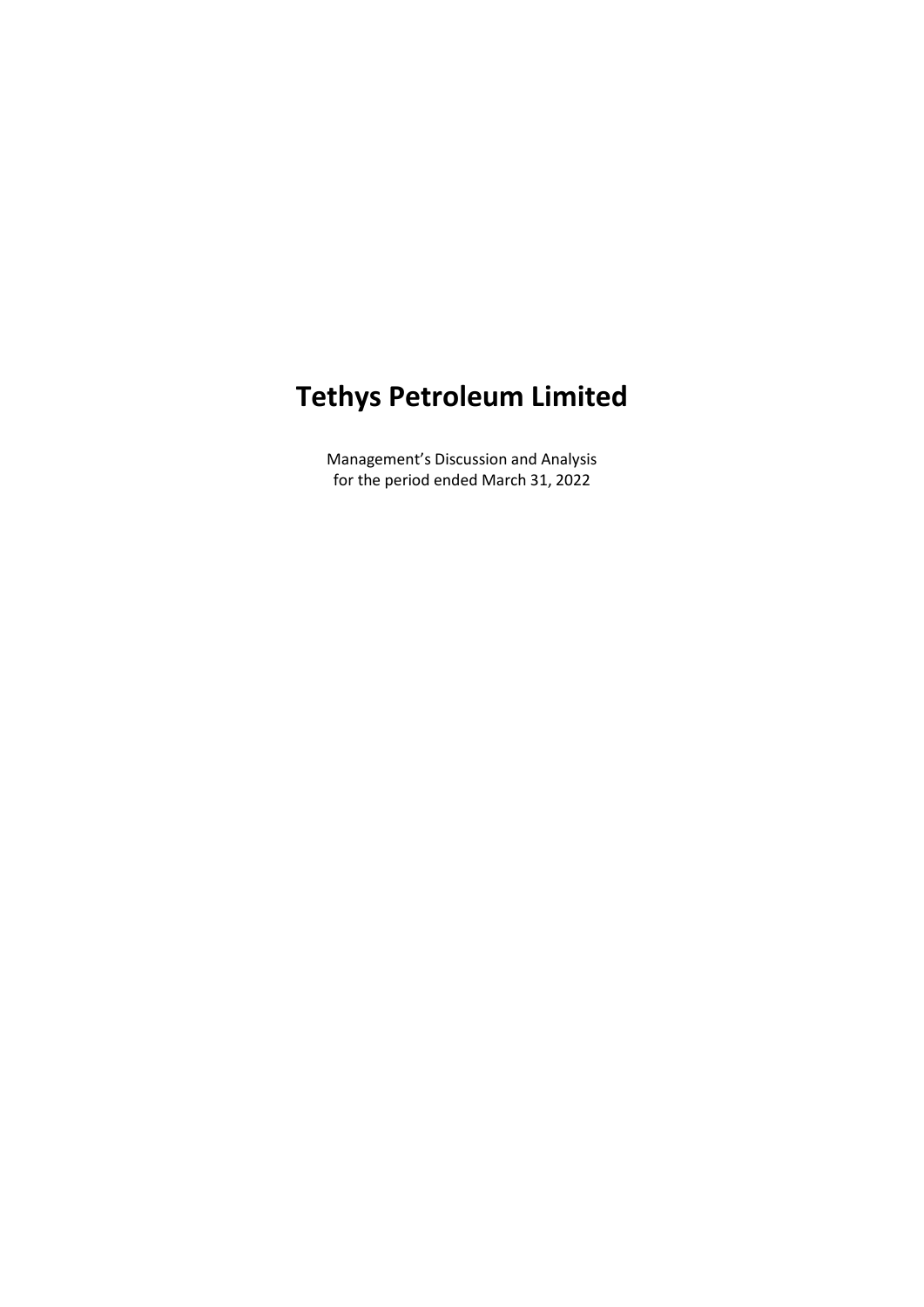#### **Content s**

| Nature of business                         |    |
|--------------------------------------------|----|
| <b>Financial highlights</b>                | 2  |
| Operational highlights                     | 3  |
| Operational review                         | 4  |
| Financial review                           | 9  |
| Risks, uncertainties and other information | 17 |
| Forward looking statements                 | 18 |
| Glossary                                   | 20 |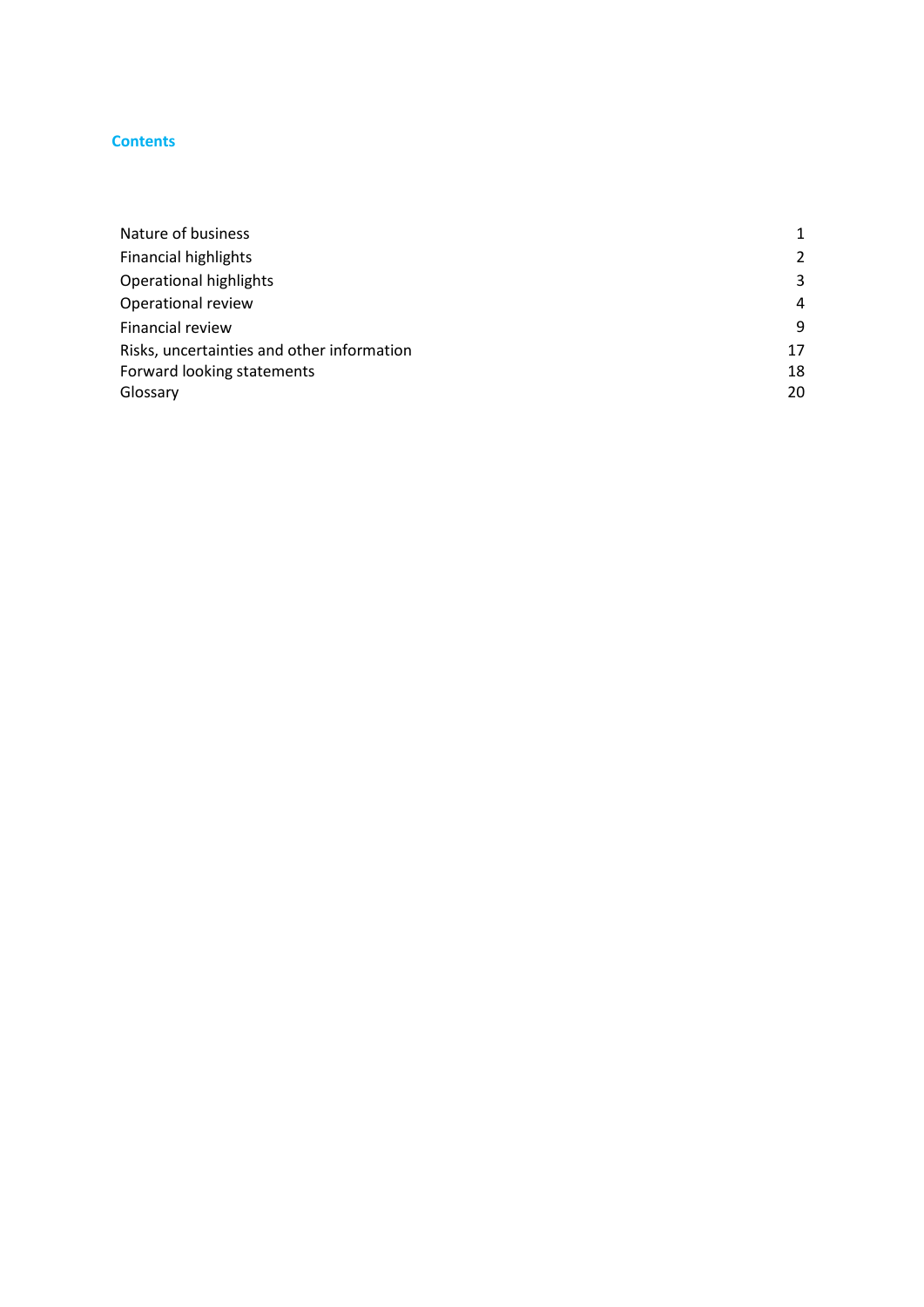The following Management's Discussion and Analysis ("MD&A") is dated May 20, 2022 and should be read in conjunction with the Group's unaudited condensed consolidated interim financial statements and related notes for the period ended March 31, 2022 as well as the audited consolidated financial statements and the MD&A for the year ended December 31, 2021. The accompanying unaudited condensed consolidated interim financial statements of the Group have been prepared by management and approved by the Company's Audit Committee and Board of Directors. The 2021 annual audited consolidated financial statements have been prepared in accordance with International Financial Reporting Standards ("IFRS") as issued by the International Accounting Standards Board. The unaudited condensed consolidated interim financial statements have been prepared in accordance with International Accounting Standard 34 "Interim Financial Reporting". Additional information relating to the Group can be found on the SEDAR website at *[www.sedar.com](http://www.sedar.com/)* and the Group's website at *[www.tethys-group.com](http://www.tethys-group.com/)*.

Readers should also read the "Forward-Looking Statements" legal advisory wording contained at the end of this MD&A.

# <span id="page-2-0"></span>**Nature of Business**

Tethys Petroleum Limited (hereinafter "Tethys" or the "Company", together with its subsidiaries "the Group") is an oil and gas company operating within the Republic of Kazakhstan. Tethys' principal activity is the exploration and development of crude oil and natural gas fields. The address of the Company's registered office is One Nexus Way, Camana Bay, Grand Cayman, KY1-9005, Cayman Islands. The domicile of Tethys is the Cayman Islands where it is incorporated.

The Company has its primary listing on the TSX Venture Exchange ("TSXV"). The Company is also listed on the Kazakhstan Stock Exchange ("KASE").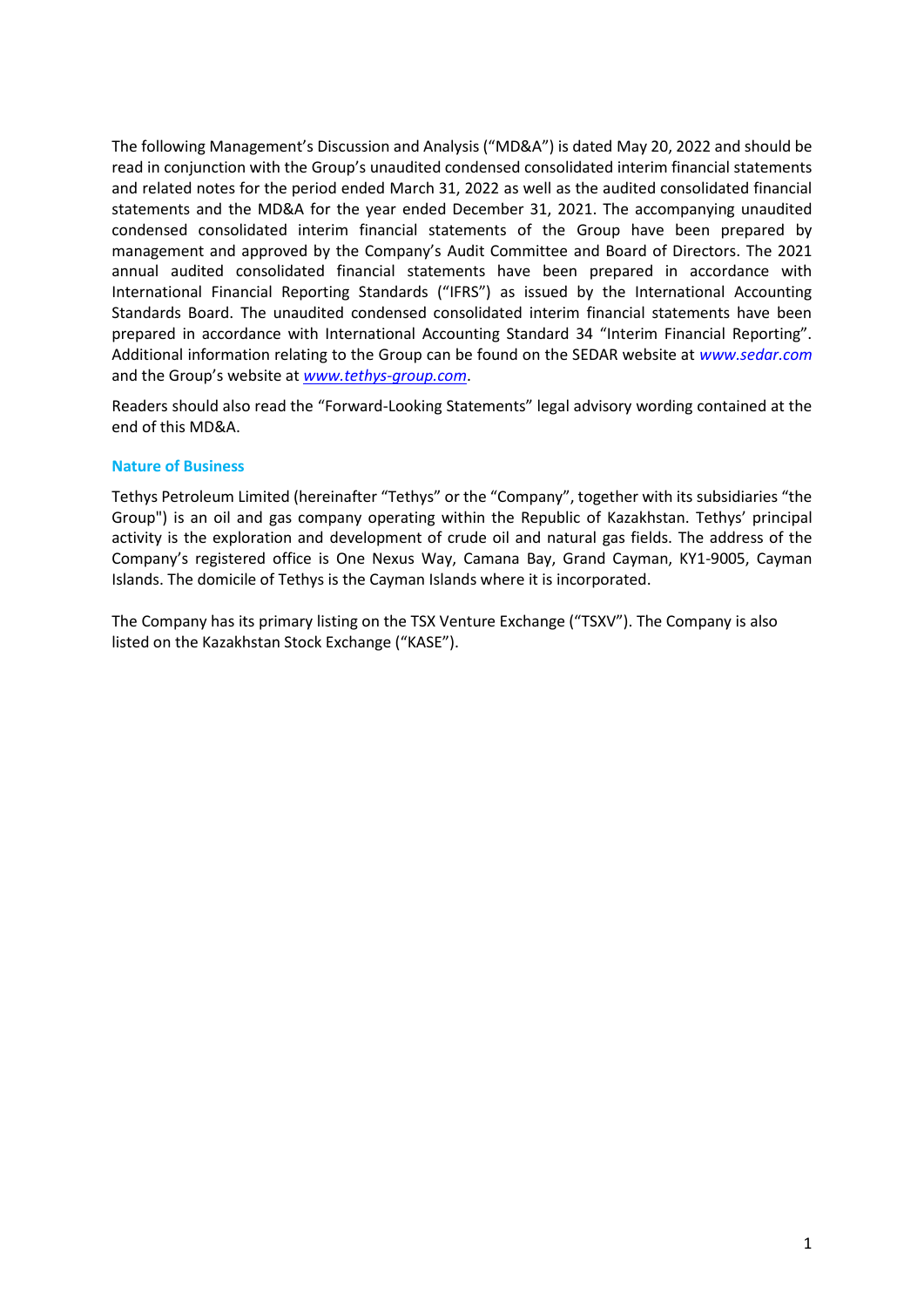# **Financial highlights**

<span id="page-3-0"></span>**(All references to \$ are United States dollars unless otherwise noted and tabular amounts are in thousands, unless otherwise stated)**

|                                                         | Quarter ended March 31 |                         |         |
|---------------------------------------------------------|------------------------|-------------------------|---------|
|                                                         | 2022                   | 2021                    | Change  |
| Oil and gas sales revenues                              | 13,903                 | 2,384                   | 483%    |
| Profit/(loss) for the period                            | 7,385                  | (93)                    | (8041%) |
| Earnings/(loss) $(5)$ per share - basic                 | 0.07                   | (0.00)                  |         |
| Adjusted EBITDA <sup>1</sup>                            | 11,525                 | 1,127                   | 923%    |
| Capital expenditure                                     | 3,301                  | 836                     | 295%    |
|                                                         |                        |                         |         |
|                                                         | 2022                   | As at March 31<br>2021  | Change  |
| Total assets                                            | 77,361                 | 52,751                  | 47%     |
| Cash & cash equivalents                                 | 11,651                 | 433                     | 2591%   |
| Short & long term borrowings                            | 6,872                  | 5,785                   | 19%     |
| <b>Total non-current liabilities</b>                    | 15,335                 | 15,574                  | (2%)    |
| Net $(cash)/debt1$ (excluding obligation of prepayment) | (4, 779)               | 5,352                   | 19%     |
| Number of ordinary shares outstanding                   |                        | 107,339,814 104,955,999 | 2%      |

Note 1 Adjusted EBITDA and net debt are non-GAAP Measures, refer to page 14 for details.

# **First quarter 2022 versus first quarter 2021**

- Oil and gas sales revenues increased by 483% to \$13.9 million from \$2.4 million. Oil sales were \$12.6 million compared with nil in the prior period and gas sales were \$1.3 million compared with \$2.4 million in the prior period. The gas price from January 1, 2022 has been recorded on an estimated basis as it has not yet been confirmed, refer page 6 for further details;
- The profit for the quarter was \$7.4 million compared with a loss of \$0.1 million in Q1 2021. The profit in the quarter is a result of the higher oil revenues partly offset by higher costs of production and the lower gas revenues. The result also includes a \$1.1 million impairment charge relating to the unsuccessful AKD-13 exploration well and a \$1.1 million foreign exchange gain from movements in the tenge dollar exchange rate;
- Adjusted EBITDA was \$11.5 million compared with \$1.1 million as a result of the contribution from oil production partly offset by a lower contribution from gas;
- Total assets increased by 47% to \$77.4 million due mainly to a \$11.6 million increase in property, plant and equipment and the \$11.2 million increase in cash;
- The Group had net cash of \$4.8 million compared with net debt of \$5.4 million at Q1 2021 reflecting net cash generated from operations;
- The number of ordinary shares outstanding increased by 2% to 107.4 million.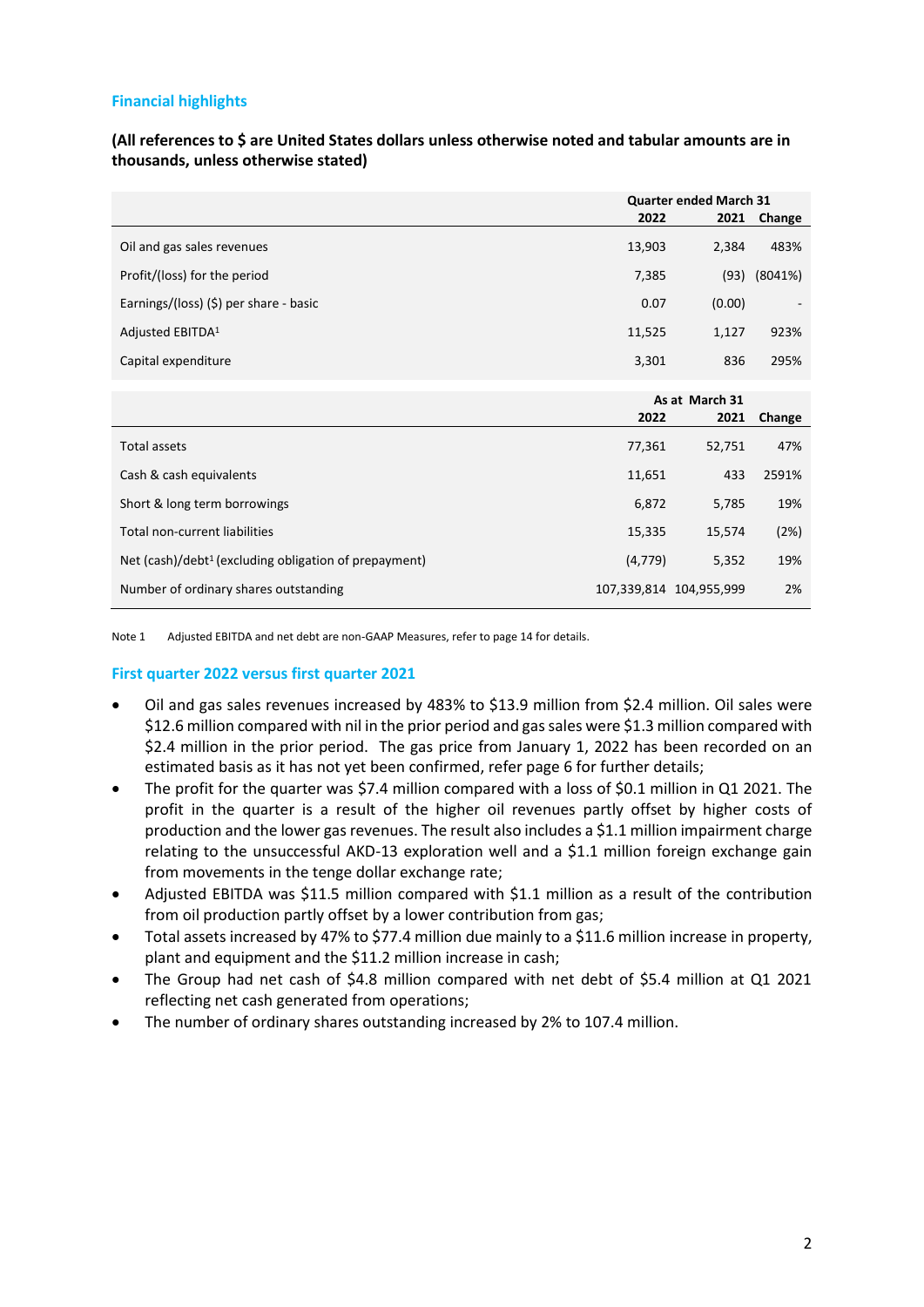# **Operational Highlights**

| <b>Units</b><br>2022<br>2021<br>Change<br><b>Kazakhstan</b><br>Oil<br>91<br>bopd<br>5019%<br>4,658<br>boe/d<br>(13%)<br>Gas<br>1,730<br>1,996<br>boe/d<br>6,388<br>220%<br><b>Total</b><br>1,996<br>Oil<br>Oil production<br>bbls<br>8,227<br>419,205<br>4995%<br>Oil sold<br>bbls<br>407,005<br>8,587<br>4640%<br>\$'000<br>11060%<br>12,611<br>113<br>Revenue<br>\$'000<br>Cost of production<br>2,797<br>470<br>495%<br>\$'000<br><b>Contribution</b><br>9,814<br>(2849%)<br>(357)<br>5/bbl<br>30.98<br>13.16<br>Revenue<br>\$/bbl<br>6.67<br>Cost of production<br>57.13<br>(88%)<br><b>Contribution</b><br>\$/bbl<br>(43.97)<br>(155%)<br>24.31<br>Gas<br>(13%)<br>Gross production<br>Mcm<br>26,453<br>30,525<br>Gas sold<br>(14%)<br>Mcm<br>25,847<br>29,942<br>\$'000<br>(43%)<br>1,292<br>2,271<br>Revenue<br>\$'000<br>Cost of production<br>1,350<br>(14%)<br>1,158<br><b>Contribution</b><br>\$'000<br>(85%)<br>134<br>921<br>\$/Mcm<br>50.00<br>75.85<br>(34%)<br>Revenue<br>\$/Mcm<br>Cost of production<br>43.78<br>44.23<br>(1%) |                     |        | <b>Quarter ended March 31</b> |       |       |  |
|--------------------------------------------------------------------------------------------------------------------------------------------------------------------------------------------------------------------------------------------------------------------------------------------------------------------------------------------------------------------------------------------------------------------------------------------------------------------------------------------------------------------------------------------------------------------------------------------------------------------------------------------------------------------------------------------------------------------------------------------------------------------------------------------------------------------------------------------------------------------------------------------------------------------------------------------------------------------------------------------------------------------------------------------------|---------------------|--------|-------------------------------|-------|-------|--|
|                                                                                                                                                                                                                                                                                                                                                                                                                                                                                                                                                                                                                                                                                                                                                                                                                                                                                                                                                                                                                                                  |                     |        |                               |       |       |  |
|                                                                                                                                                                                                                                                                                                                                                                                                                                                                                                                                                                                                                                                                                                                                                                                                                                                                                                                                                                                                                                                  |                     |        |                               |       |       |  |
|                                                                                                                                                                                                                                                                                                                                                                                                                                                                                                                                                                                                                                                                                                                                                                                                                                                                                                                                                                                                                                                  |                     |        |                               |       |       |  |
|                                                                                                                                                                                                                                                                                                                                                                                                                                                                                                                                                                                                                                                                                                                                                                                                                                                                                                                                                                                                                                                  |                     |        |                               |       |       |  |
|                                                                                                                                                                                                                                                                                                                                                                                                                                                                                                                                                                                                                                                                                                                                                                                                                                                                                                                                                                                                                                                  |                     |        |                               |       |       |  |
|                                                                                                                                                                                                                                                                                                                                                                                                                                                                                                                                                                                                                                                                                                                                                                                                                                                                                                                                                                                                                                                  |                     |        |                               |       |       |  |
|                                                                                                                                                                                                                                                                                                                                                                                                                                                                                                                                                                                                                                                                                                                                                                                                                                                                                                                                                                                                                                                  |                     |        |                               |       |       |  |
|                                                                                                                                                                                                                                                                                                                                                                                                                                                                                                                                                                                                                                                                                                                                                                                                                                                                                                                                                                                                                                                  |                     |        |                               |       |       |  |
|                                                                                                                                                                                                                                                                                                                                                                                                                                                                                                                                                                                                                                                                                                                                                                                                                                                                                                                                                                                                                                                  |                     |        |                               |       |       |  |
|                                                                                                                                                                                                                                                                                                                                                                                                                                                                                                                                                                                                                                                                                                                                                                                                                                                                                                                                                                                                                                                  |                     |        |                               |       |       |  |
|                                                                                                                                                                                                                                                                                                                                                                                                                                                                                                                                                                                                                                                                                                                                                                                                                                                                                                                                                                                                                                                  |                     |        |                               |       |       |  |
|                                                                                                                                                                                                                                                                                                                                                                                                                                                                                                                                                                                                                                                                                                                                                                                                                                                                                                                                                                                                                                                  |                     |        |                               |       |       |  |
|                                                                                                                                                                                                                                                                                                                                                                                                                                                                                                                                                                                                                                                                                                                                                                                                                                                                                                                                                                                                                                                  |                     |        |                               |       |       |  |
|                                                                                                                                                                                                                                                                                                                                                                                                                                                                                                                                                                                                                                                                                                                                                                                                                                                                                                                                                                                                                                                  |                     |        |                               |       |       |  |
|                                                                                                                                                                                                                                                                                                                                                                                                                                                                                                                                                                                                                                                                                                                                                                                                                                                                                                                                                                                                                                                  |                     |        |                               |       |       |  |
|                                                                                                                                                                                                                                                                                                                                                                                                                                                                                                                                                                                                                                                                                                                                                                                                                                                                                                                                                                                                                                                  |                     |        |                               |       |       |  |
|                                                                                                                                                                                                                                                                                                                                                                                                                                                                                                                                                                                                                                                                                                                                                                                                                                                                                                                                                                                                                                                  |                     |        |                               |       |       |  |
|                                                                                                                                                                                                                                                                                                                                                                                                                                                                                                                                                                                                                                                                                                                                                                                                                                                                                                                                                                                                                                                  |                     |        |                               |       |       |  |
|                                                                                                                                                                                                                                                                                                                                                                                                                                                                                                                                                                                                                                                                                                                                                                                                                                                                                                                                                                                                                                                  |                     |        |                               |       |       |  |
|                                                                                                                                                                                                                                                                                                                                                                                                                                                                                                                                                                                                                                                                                                                                                                                                                                                                                                                                                                                                                                                  |                     |        |                               |       |       |  |
|                                                                                                                                                                                                                                                                                                                                                                                                                                                                                                                                                                                                                                                                                                                                                                                                                                                                                                                                                                                                                                                  |                     |        |                               |       |       |  |
|                                                                                                                                                                                                                                                                                                                                                                                                                                                                                                                                                                                                                                                                                                                                                                                                                                                                                                                                                                                                                                                  |                     |        |                               |       |       |  |
|                                                                                                                                                                                                                                                                                                                                                                                                                                                                                                                                                                                                                                                                                                                                                                                                                                                                                                                                                                                                                                                  |                     |        |                               |       |       |  |
|                                                                                                                                                                                                                                                                                                                                                                                                                                                                                                                                                                                                                                                                                                                                                                                                                                                                                                                                                                                                                                                  |                     |        |                               |       |       |  |
|                                                                                                                                                                                                                                                                                                                                                                                                                                                                                                                                                                                                                                                                                                                                                                                                                                                                                                                                                                                                                                                  |                     |        |                               |       |       |  |
|                                                                                                                                                                                                                                                                                                                                                                                                                                                                                                                                                                                                                                                                                                                                                                                                                                                                                                                                                                                                                                                  | <b>Contribution</b> | \$/Mcm | 6.22                          | 31.62 | (80%) |  |

# **Oil**

- Oil production averaged 4,658 bopd compared with 91 bopd in Q1 2021. The Group produced oil from four wells in the Kul-bas (Klymene) field during the quarter, three wells under a pilot production project and one exploration well during testing;
- In December, 2021 the Group agreed a contract for the sale of 50,000 tons of crude oil at a minimum price of \$265 per ton, including 12% VAT. In accordance with the terms of the contract, payment of \$13,250,000 was received in advance from the buyer. The delivery obligation was completed in April 2022. Oil revenue for the quarter was \$12.6 million or \$30.98/bbl;
- Oil production costs were \$2.8 million or \$6.67/bbl resulting in a contribution of \$24.31/bbl. In Q1 2021 there was only a small amount of test production.

# **Gas**

- Gas production averaged 1,730 boe/d compared with 1,996 boe/d in Q1 2021, a 13% decrease reflecting a natural decline in production;
- Gas revenue of \$1.3 million for the quarter is based on a price of \$50/Mcm although the price from January 1, 2022 has not been confirmed, refer to page 6 for further details. This compares with an average price of \$75.85/Mcm in Q1 2021;
- Gas production costs for the quarter were similar to Q1 2021 on a unit of production basis at around \$44/Mcm resulting in a contribution of \$6.22/Mcm (Q1 2021: \$31.62).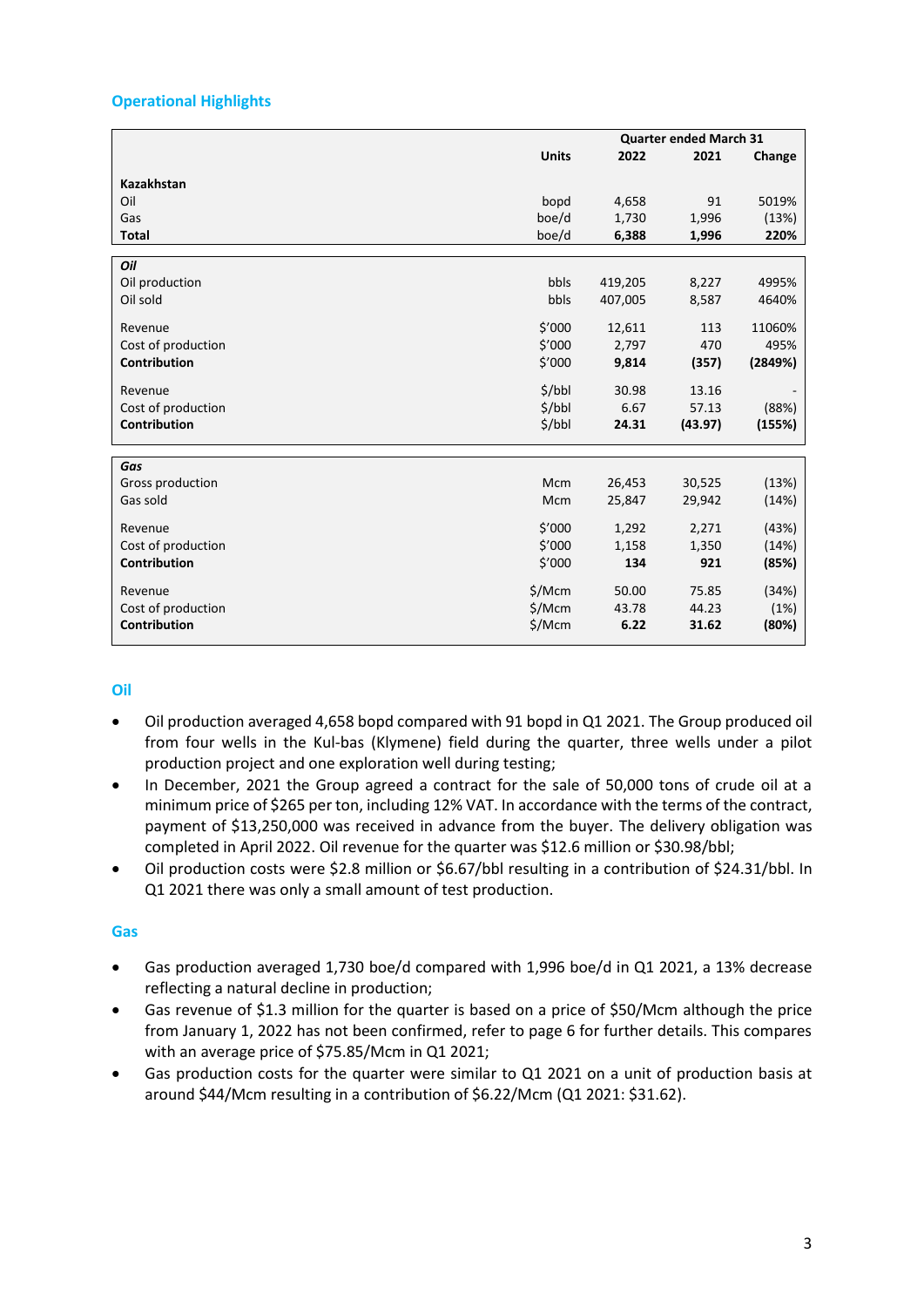#### **Operational Review**

# **Outlook**

The information provided under this heading is considered as forward looking information; as such please refer to page 18 – "*Forward Looking Statements*" of this MD&A.

The Group's objective is to become a leading oil and gas exploration and production company in Central Asia, by exercising capital discipline, by generating cash flow from existing discoveries and by maturing large exploration prospects within our highly-attractive frontier acreage. The Group produces both oil and natural gas in Kazakhstan.

The Group's long-term ambition is to achieve a significant role in the production and delivery of hydrocarbons from the Central Asian region to local and global markets, especially to the Chinese market. In common with many oil and gas companies, in implementing its strategies, the Group regularly considers farm-out/farm-in and joint venture opportunities and new projects which provide synergy with the Group's activities. Meanwhile, the specific focus of management in the short term is to:

- Continue our development of the Group's oil & gas fields to increase production levels and revenues, in particular the Kul-bas (Klymene) oil field where we are working towards a full commercial production license;
- Obtain required approvals for recently drilled wells and upcoming license renewals; and
- Fund the Group's development plans from existing resources by working in collaboration with our service providers and oil & gas customers.

#### **Significant events and transactions for the three months ended March 31, 2022**

• *McDaniel & Associates estimates of oil & gas reserves and economic evaluation*

The Group's "Proved" 1P reserves at December 31, 2021 were 41.9 million BOE (2020: 36.7 million BOE) and "Proved + Probable" 2P reserves were 79.3 million BOE (2020: 78.6 million BOE). The net present value after tax of the Group's 2P Kazakh reserves as at December 31, 2021 was \$533.4 million (2020: \$364.3 million), based on a 10% discount rate. Refer to section below headed *Reserves* for further details and basis of preparation.

• *Drilling operations*

For details of drilling operations during the year, refer to sections below headed *Results of Operations and Operational Review – Kazakhstan, Oil operations update and Gas operations update.*

• *State of emergency due to protests in Kazakhstan*

On January 2, 2022, rallies were held in the Mangistau region against a sharp increase in the price of liquefied gas, which later turned into mass protests across the country with economic and political demands. On January 4 and 5, 2022 protesters clashed with law enforcement officers in the city of Almaty, which resulted in damage to public and private property, looting and other crimes.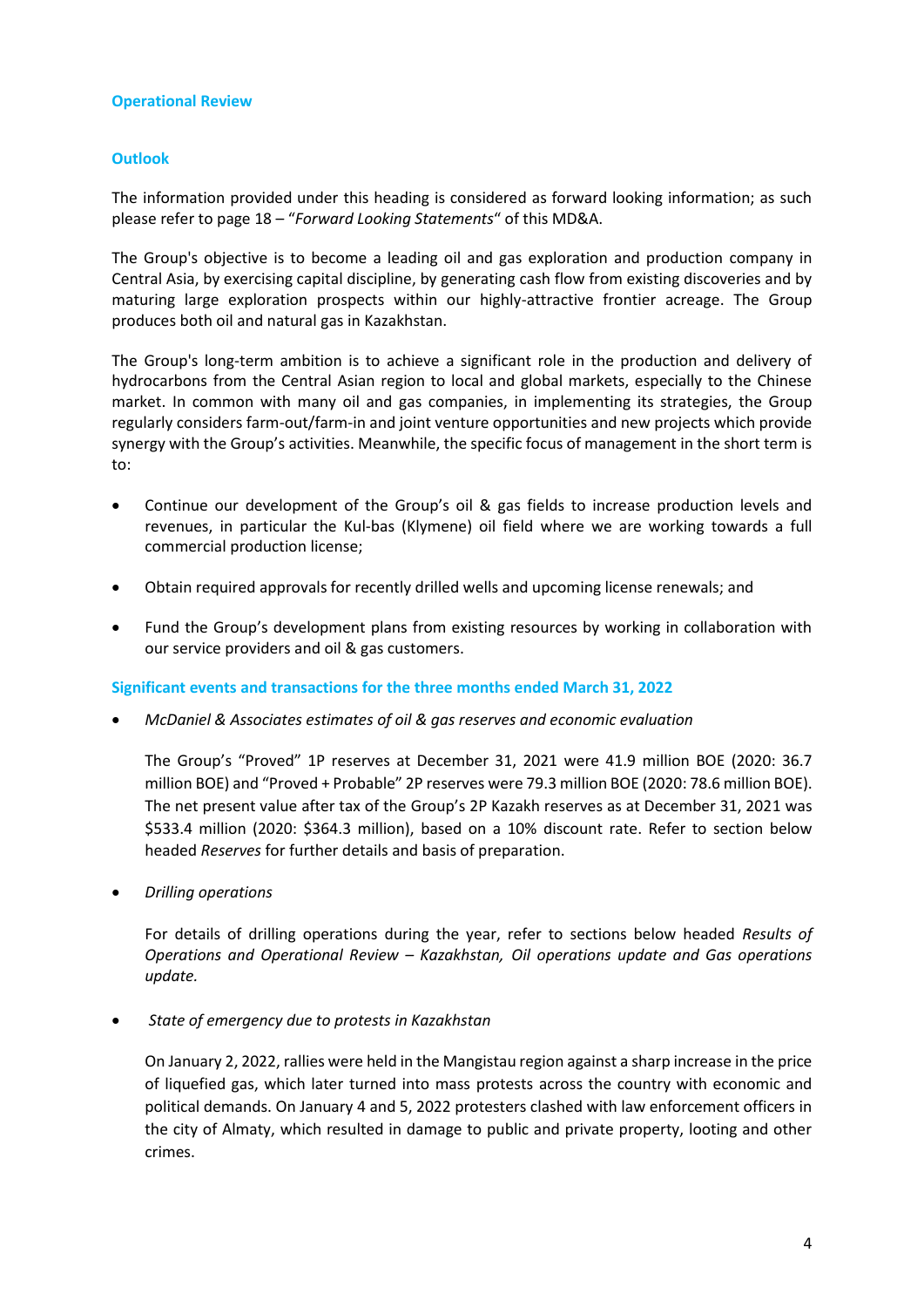To ensure order and normalize the situation in the country, the President of the Republic of Kazakhstan introduced a State of Emergency for the period from January 5 to January 19, 2022, throughout the territory of Kazakhstan, and also received assistance from countries that are members of the Collective Security Treaty Organization. The measures taken by the President included the imposition of a curfew, strengthening measures to protect especially important state and strategic facilities, as well as facilities that ensure the vital activity of the population and the functioning of transport, the imposition of restrictions on movement, holding meetings and rallies, and other measures aimed at ensuring the safety of the population.

The Group increased salaries and wages to its employees to address affordability of fuel and has taken other appropriate measures to reduce the impact of the state of emergency in Kazakhstan on operating and financial results.

# • *Normal Course Issuer Bid*

In February 2022, the Company announced that it had received TSXV approval to make a Normal Course Issuer Bid. The Company may acquire up 5,377,000 ordinary shares (roughly 5% of the shares outstanding of the Company) during the period on or about February 7, 2022 to February 7, 2023. The Company plans to use ATB Capital Markets as its member broker to conduct the purchases. Purchases will be effected through the facilities of the Exchange. Purchase and payment for the securities will be made by the Company in accordance with Exchange requirements. The price which the Company will pay will be the market price at the time of acquisition. The Board of Directors believes the shares are undervalued and any repurchases will provide a positive return on investment and enhance shareholder value.

• *The situation in Ukraine*

On February 24, 2022, the Russian Federation announced the recognition of the self-announced Luhansk People's Republic and Donetsk People's Republic independence, and the Russian military mobilized its troops to the territory of Ukraine. As a response to Russian actions, the United States, Canada, the European Union, and other states imposed severe sanctions against Russia including the banning of a number of Russian financial institutions from SWIFT, restricted transportation to and from territory of the Russian Federation, and many others, which led to the sharp devaluation of the Russian ruble and the Kazakhstani tenge. Kazakhstan and Russia have many close economic connections, for example, the vast majority of Kazakhstan oil is exported through pipelines and ports in Russia. The Group's financial position is currently not materially affected by the events in Ukraine as the Group's oil revenues are from domestic sales and made in US dollars, which reduces the Group's foreign exchange risk. The management of the Group is continuing to assess the potential impact of these events on the Group.

• *Oil sales agreement*

On March 3, 2022 the Group agreed a contract for the sale of 50,000 tons of crude oil at a minimum price of \$385 per ton (\$48 per bbl), including 12% VAT. In accordance with the terms of the contract, payment of \$19,250,000 was received in advance from the buyer.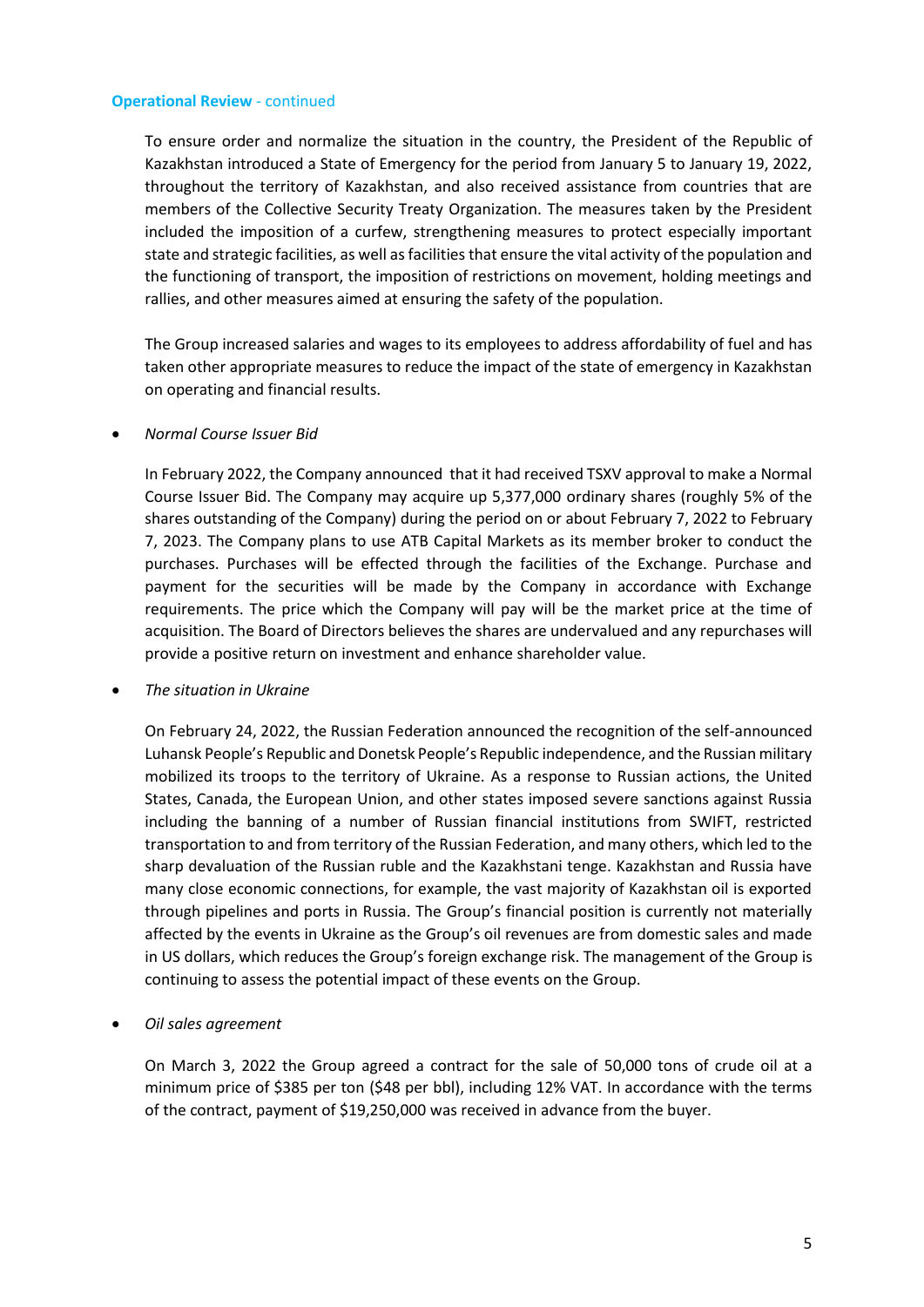#### **Significant events and transactions subsequent to the period end**

• *Gas sales*

On April 28, 2022 the Group received a letter from its gas customer, a Kazakhstan state-owned enterprise, proposing (i) a new gas sales pricing mechanism to apply with effect from January 1, 2022, (ii) a minimum and maximum gas price and (iii) further negotiation of the pricing mechanism at its offices. The proposed pricing mechanism would result in a substantially lower gas price than the Group received during 2021 and is unlikely to be uneconomic. The Group plans to engage with the customer to reach a mutually acceptable outcome on gas pricing while, at the same time, considering other options for the sale of its gas production and the possible impact on its future development plans.

#### **Reserves**

Following the completion of the annual evaluation of the Kazakhstan reserves by the independent qualified reserves evaluator, McDaniel & Associates, of Calgary, Canada, in accordance with National Instrument 51-101 Standards of Disclosure for Oil and Gas Activities of the Canadian Securities Administrators ("NI 51-101"), the Group's Total Gross (i.e. before the application of Kazakh Mineral Extraction Tax) Oil and Gas Reserves consisting of "Proved" 1P reserves were 41.9 million BOE (2020: 36.7 million BOE) and "Proved + Probable" 2P reserves were 79.3 million BOE (2020: 78.6 million BOE).

The net present value after tax of the Group's 2P Kazakh reserves as at December 31, 2021 was \$533.4 million (2020: \$364.3 million) based on a 10% discount rate.

Possible reserves are those additional reserves that are less certain to be recovered than probable reserves. There is a 10% probability that the quantities actually recovered will equal or exceed the sum of proved plus probable plus possible reserves.

Both oil and gas reserves are based on availability of sufficient funding to allow development of the known accumulations.

# **Results of Operations and Operational Review - Kazakhstan**

|              |                    |         | 2022       |                |       |       |                    | 2021       |      |                       |
|--------------|--------------------|---------|------------|----------------|-------|-------|--------------------|------------|------|-----------------------|
|              | <b>Gross fluid</b> |         | <b>Net</b> | Net production |       |       | <b>Gross fluid</b> | <b>Net</b> |      | <b>Net production</b> |
|              | m <sub>3</sub>     | barrels | barrels    | days           | bopd  | mЗ    | barrels            | barrels    | days | bopd                  |
| Q1           | 66.648             | 419.205 | 419.205    | 90             | 4.658 | 1,308 | 8,227              | 8,227      | 90   | 91                    |
| <b>Total</b> | 66.648             | 419.205 | 419.205    | 90             | 4.658 | 1,308 | 8,227              | 8,227      | 90   | 91                    |

# **Oil production**

# *Oil operations update*

Test production from the successful KBD-02 exploration well commenced in April 2020 and continued until early January 2021 when it was closed for the required reporting and approval process. As a result, there was only a small amount of production in Q1 2021.

Production commenced from the new KBD-03 well in September 2021, with the new KBD-06 well and KBD-02 well added in October, followed by the new KBD-07 well in December. Accordingly, the Group was producing from four oil wells in the Kul-bas (Klymene) field during Q1 2022.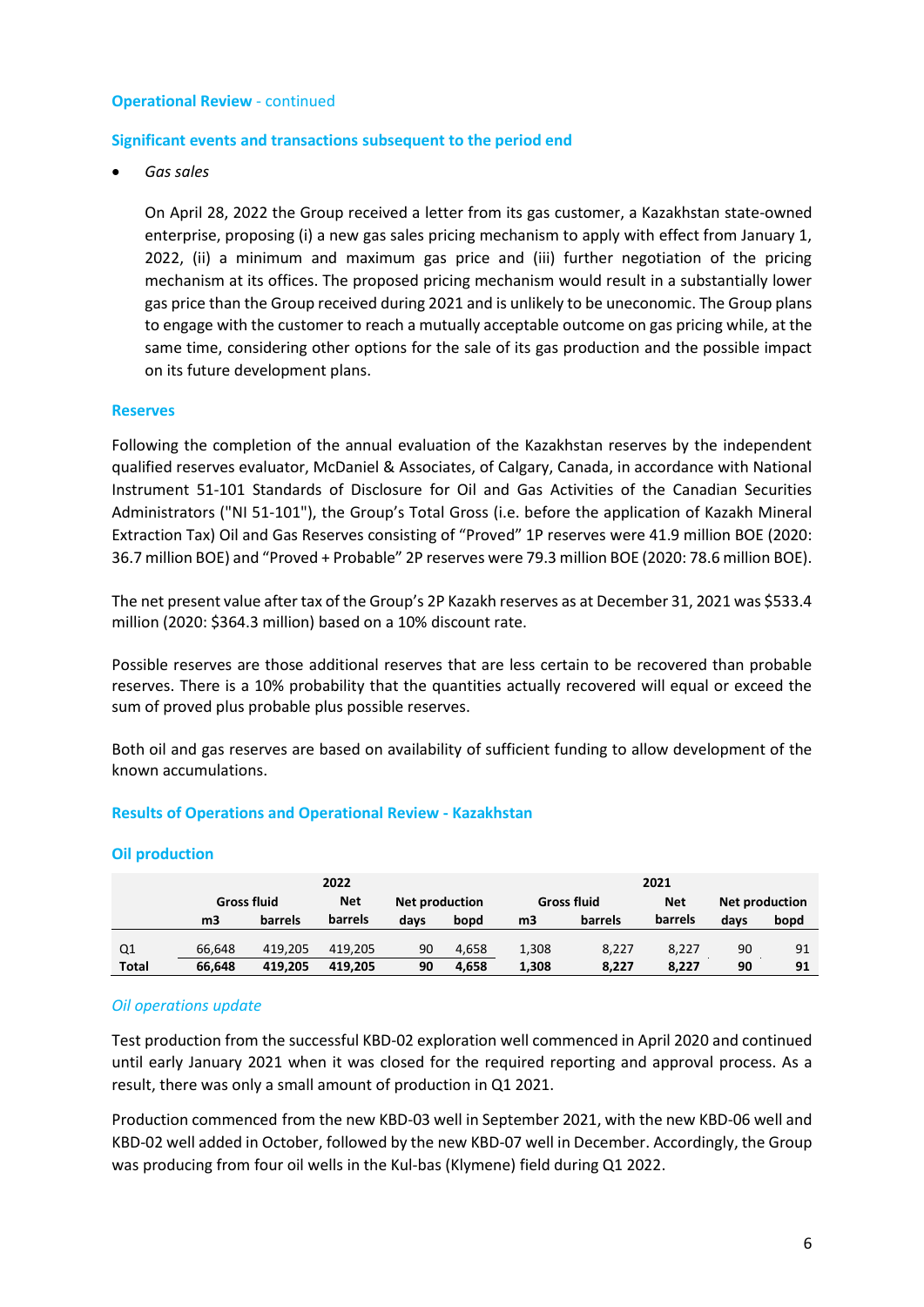The KBD-02, KBD-06 and KBD-07 wells are in the approved pilot production project which runs to the end of 2022. Production from these wells for the period October 15, 2021 to March 31, 2022 was 67,416 tons (536,494 bbls) and the pilot production project allows a production quota of 123,000 tons (978,834 bbls) for 2022. The Group is working in the near-term to extend the pilot production project. In the medium-term the Group is working towards obtaining a full commercial production license in 2024.

Historically, the Group has produced oil under a pilot license project which requires all production to be sold domestically. A commercial production licence will require investment in additional infrastructure, including a gas utilisation facility, but should allow a percentage of oil to be sold for higher export prices.

KBD-03 is an appraisal well located outside the area covered by the pilot production project. Production from KBD-03 was 25,386 tons (202,023 bbls) for the period August 31, 2021 to March 31, 2022. Drilling of a second appraisal well, KBD-08, was completed on January 1, 2022 and is currently being tested. The Group can produce from appraisal wells outside the pilot production project for a maximum of 90 days from each zone. The Group anticipates producing from KBD-03 until June 2022 and from KBD-08 until August 2022 after which the wells will be shut in for the required reporting and approval process. Once approval has been given for these two wells they are expected to be added again to production in the second half of 2023. Further details on these wells are shown in the following table.

| Well<br>name | <b>Drilling</b><br>start & end<br>date | Development<br>object   | <b>Perforation</b><br>date (testing<br>days) | <b>Perforation</b><br>intervals           | Oil<br>production<br>volumes<br>upon objects<br>testing bbls | <b>Commission</b><br>date | Oil<br>production<br>volume as of<br>31.03.2022<br>bbls |
|--------------|----------------------------------------|-------------------------|----------------------------------------------|-------------------------------------------|--------------------------------------------------------------|---------------------------|---------------------------------------------------------|
|              |                                        | Jurassic                | 05/04/2020<br>$(90 \text{ days})$            | 2,403-2,441<br>38 meters                  | 32,268                                                       |                           |                                                         |
| KBD-02       | 19/07/2019<br>06/10/2019               | Lower Cretaceous        | 11/07/2020<br>$(84 \text{ days})$            | 2,136-2,152<br>15.5 meters                | 204,394                                                      | 15/10/2021                | 160,196                                                 |
|              |                                        | <b>Upper Cretaceous</b> | 10/10/2020<br>$(87 \text{ days})$            | 2,035-2,022<br>2,014-2,009<br>18.3 meters | 160,321                                                      |                           |                                                         |
|              | 01/05/2021                             | Jurassic                | 31/08/2021<br>$(90 \text{ days})$            | 2,403-2,441<br>38 meters                  | 41,141                                                       |                           |                                                         |
| KBD-03       | 27/07/2021                             | Lower Cretaceous        | 15/12/2021                                   | 2,136-2,151<br>15.5 meters                | 11,804                                                       | Tba                       | 202,023                                                 |
|              |                                        | <b>Upper Cretaceous</b> | Tba                                          | Tba                                       | Tba                                                          |                           |                                                         |
| KBD-06       | 19/05/2021<br>25/07/2021               | Lower Cretaceous        | 14/10/2021                                   | 2,137-2,146<br>9.4 meters                 |                                                              | 15/10/2021                | 334,716                                                 |
| KBD-07       | 08/10/2021<br>20/12/2021               | Jurassic                | 27/12/2021                                   | 2,399-2,420<br>2,424-2,438<br>34.7 meters |                                                              | 28/12/2021                | 41,582                                                  |

The Group plans to drill up to three further exploration wells in the Kul-bas Exploration Contract area in 2022, KBD-04, KBD-05 and KBD-09.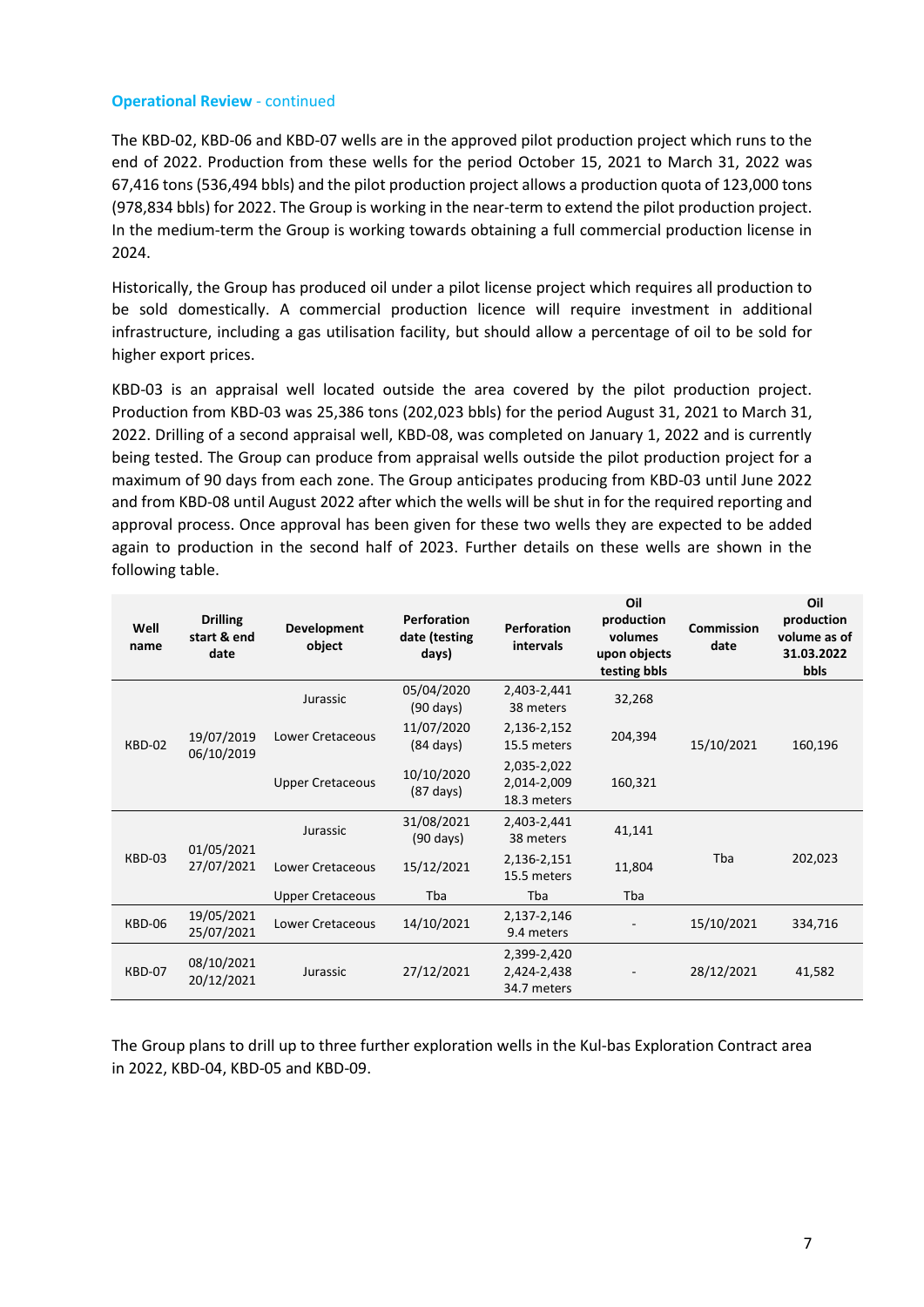|                    |            | 2022    |       |       |            |           |       |       |
|--------------------|------------|---------|-------|-------|------------|-----------|-------|-------|
|                    | <b>Mcm</b> | Mcf     | Mcm/d | Boe/d | <b>Mcm</b> | Mcf       | Mcm/d | Boe/d |
| Kyzyloi            |            |         |       |       |            |           |       |       |
| Q1                 | 18,678     | 659,531 | 208   | 1,221 | 21,154     | 746.942   | 235   | 1,383 |
| <b>Total</b>       | 18,678     | 659,531 | 208   | 1,221 | 21,154     | 746,942   | 235   | 1,383 |
| <b>Akkulka</b>     |            |         |       |       |            |           |       |       |
| Q1                 | 7,775      | 274,542 | 86    | 508   | 9,371      | 330,898   | 104   | 613   |
| <b>Total</b>       | 7,775      | 274,542 | 86    | 508   | 9,371      | 330,898   | 104   | 613   |
| <b>Grand total</b> | 26,453     | 934,073 | 294   | 1,729 | 30,525     | 1,077,840 | 339   | 1,996 |

#### **Gas production – Kyzyloi and Akkulka Contracts**

#### *Gas operations update*

The Group produced dry gas from a total of 21 wells at a depth of approximately 480-600m below surface, comprising 13 producing wells in the Kyzyloi field and 8 in the Akkulka field. Gas production for the quarter decreased to 294 Mcm per day compared with 339 Mcm per day in Q4 2020. No new wells were added during the year and the reduction in production from the prior year represents natural decline of the current wells as well as pressure differences at the main gas trunk-line.

Two new shallow gas wells were drilled at the end of 2021, AKK-28 and AKK-29 and both successfully tested commercial quantities of gas. The required reporting and approval process for these new wells is expected to take 8-9 months after which these wells are expected to be added to production around September 2023.

The Group had planned to conduct 900km of 2D seismic at a cost of up to \$1.7 million in 2022 and drill up to eight shallow gas wells to increase gas production, four in the Kyzyloi contract area and four in the Kul-bas contract area. In view of the currently uncertainty over gas prices, these plans are being re-evaluated with further gas development on-hold until negotiations have concluded.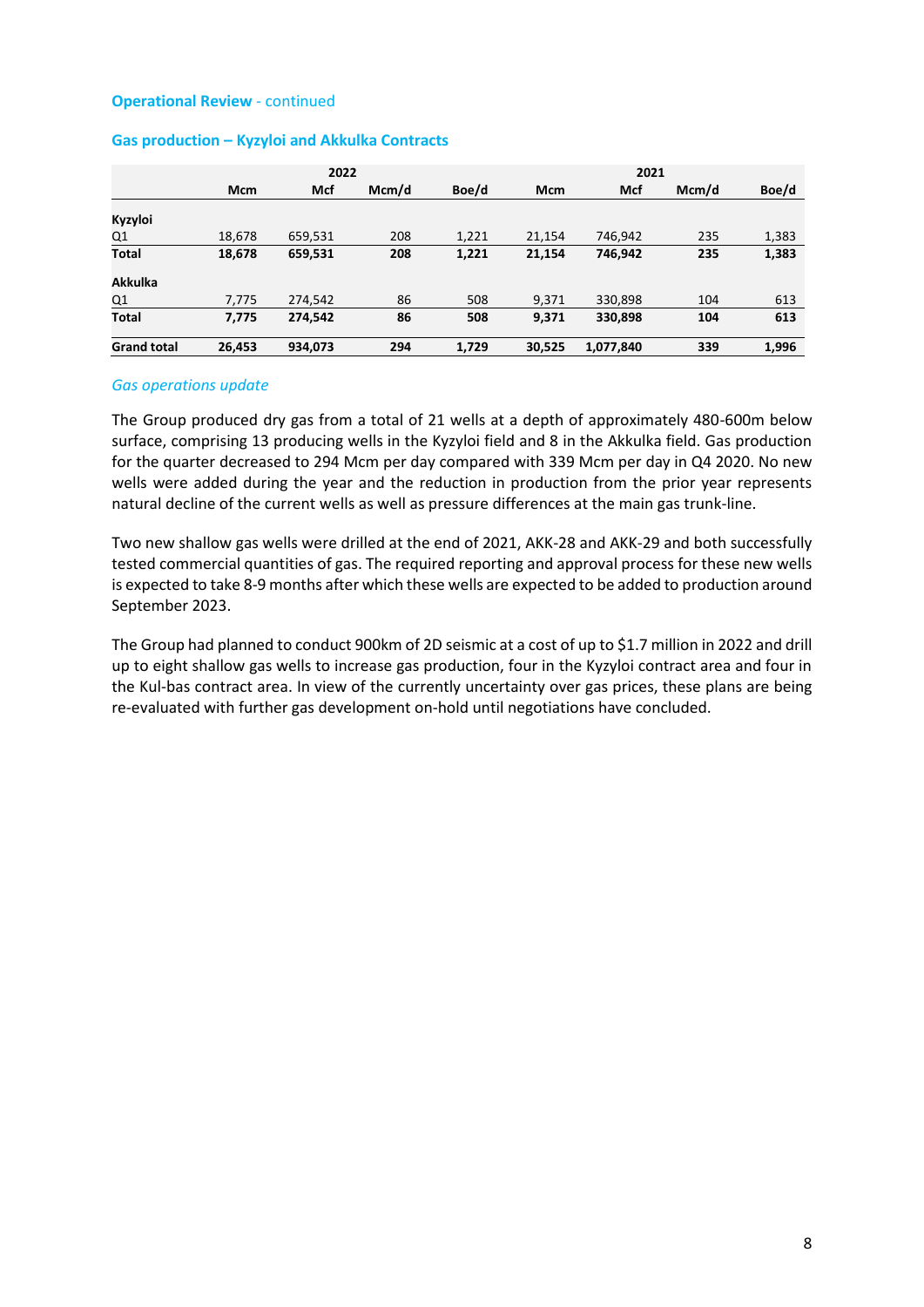#### **Financial Review**

#### Summary of Quarterly Results

|                                        | Q1, 2022    | Q4, 2021    | Q3, 2021    | Q2, 2021    | Q1, 2021    | Q4, 2020    | Q3, 2020                | Q2, 2020 |
|----------------------------------------|-------------|-------------|-------------|-------------|-------------|-------------|-------------------------|----------|
| Oil & gas sales revenues               | 13,903      | 9,054       | 2,516       | 1,952       | 2,384       | 4,414       | 2,148                   | 2,977    |
| Profit/(loss) for the period           | 7,385       | (3,023)     | (108)       | (765)       | (93)        | (34, 756)   | (240)                   | 3,907    |
| Earnings/(loss) (\$) per share         | 0.07        | (0.04)      | (0.00)      | (0.01)      | (0.00)      | (0.35)      | (0.00)                  | 0.04     |
| Adjusted EBITDA <sup>1</sup>           | 11,525      | 6,945       | 1,064       | 511         | 1,127       | 2,459       | 1,220                   | 1,885    |
| Capital expenditure                    | 3,301       | 7,884       | 4,004       | 2,767       | 836         | 7,976       | 1,385                   | 289      |
| Total assets                           | 77,361      | 73,944      | 58,553      | 54,691      | 52,751      | 53,817      | 92,304                  | 92,459   |
| Cash & cash equivalents                | 11,651      | 9,277       | 658         | 508         | 433         | 1,747       | 4,575                   | 650      |
| Short & long term borrowings           | 6,872       | 6,578       | 6,298       | 6,034       | 5,785       | 5,549       | 9,572                   | 13,159   |
| Total non-current liabilities          | 15,335      | 16,603      | 13,050      | 12,657      | 15,574      | 11,867      | 16,632                  | 16,320   |
| Net (cash/debt) $1$                    | (4, 779)    | (2,699)     | 5,640       | 5,526       | 5,352       | 3,802       | 4,997                   | 12,509   |
| Number of common shares<br>outstanding | 107,339,814 | 107,548,114 | 107,548,114 | 107,548,114 | 104,955,999 | 104,955,999 | 104,955,999 104,955,999 |          |

Note 1 Adjusted EBITDA and net debt are non-GAAP Measures, refer to page 14 for details. (Net cash/debt excludes obligation of prepayment)

# Profit/(loss) for the period

|                                        |          | Three months ended March 31 |                          |
|----------------------------------------|----------|-----------------------------|--------------------------|
|                                        | 2022     | 2021                        | Change                   |
| Sales revenues                         | 13,903   | 2,384                       | 483%                     |
|                                        |          |                             |                          |
| Production expenses                    | (1, 429) | (613)                       | 133%                     |
| Depreciation, depletion & amortisation | (2,002)  | (749)                       | 167%                     |
| Impairment charges                     | (1, 140) |                             | $\overline{\phantom{a}}$ |
| Administrative expenses                | (888)    | (734)                       | 21%                      |
| Share-based payments                   | (42)     |                             |                          |
| Other gains and losses                 | 11       |                             |                          |
| Foreign exchange gain                  | 1,121    | 90                          | 1146%                    |
| Finance costs                          | (287)    | (265)                       | 8%                       |
|                                        | (4,656)  | (2,271)                     | 105%                     |
| <b>Profit before tax</b>               | 9,247    | 113                         | 8083%                    |
| Taxation                               | (1,862)  | (206)                       | 804%                     |
| Profit/(loss) for the period           | 7,385    | (93)                        | (8041%)                  |

Profit after tax for the quarter was \$7.4 million compared with a loss of \$0.1 million in Q1 2021, the principal variances being:

- Higher profit contribution from oil production offset by lower contribution from gas production;
- Higher production expenses, DD&A and tax charge from oil production;
- A \$1.1 million impairment charge relating to the unsuccessful AKD-13 exploration well; and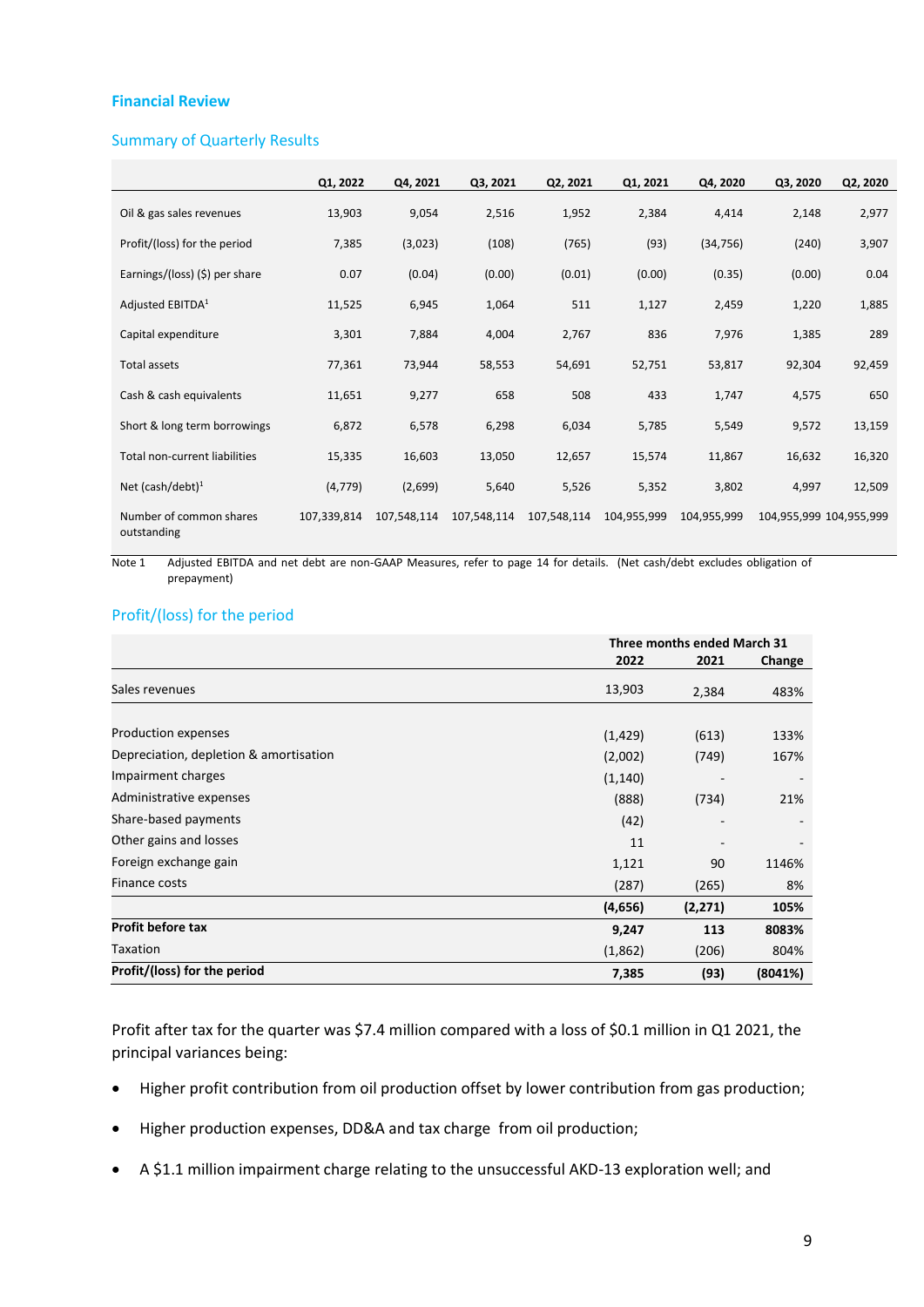• A \$1.1 million foreign exchange gain from changes in the Kazakhstan tenge and US dollar exchange rate.

Further variances between the two periods are summarized below together with a discussion of significant variances between the two periods.

#### Sales revenue

|                             |        | <b>Quarter ended March 31</b> |        |  |  |
|-----------------------------|--------|-------------------------------|--------|--|--|
|                             | 2022   | 2021                          | Change |  |  |
|                             |        |                               |        |  |  |
| Summary by product & region |        |                               |        |  |  |
| Kazakhstan - Oil            | 12,611 | 113                           | 11060% |  |  |
| Kazakhstan - Gas            | 1,292  | 2,271                         | (43%)  |  |  |
| <b>Total</b>                | 13,903 | 2,384                         | 483%   |  |  |

# Kazakhstan – Oil revenue

- Oil revenue for the quarter was \$12.6 million (Q1 2021: \$0.1 million) or \$30.98/bbl (Q1 2021: \$13.16).
- Production was from four wells in the Kul-bas (Klymene) field, three wells under a pilot production project and one exploration well.
- In December, 2021 the Group agreed a contract for the sale of 50,000 tons of crude oil at a minimum price of \$265 per ton, including 12% VAT. In accordance with the terms of the contract, payment of \$13,250,000 was received in advance from the buyer. The delivery obligation was completed in April 2022.

# Kazakhstan - Gas revenue

• Gas revenue was \$1.3 million for the quarter (Q1 2021: \$2.3 million) based on a price of \$50/Mcm (Q1 2021: \$79.62/Mcm). The price from January 1, 2022 has not been confirmed, refer to page 6 for further details.

Oil and gas contracts are subject to price risk – refer to page 17 – "*Sensitivities*".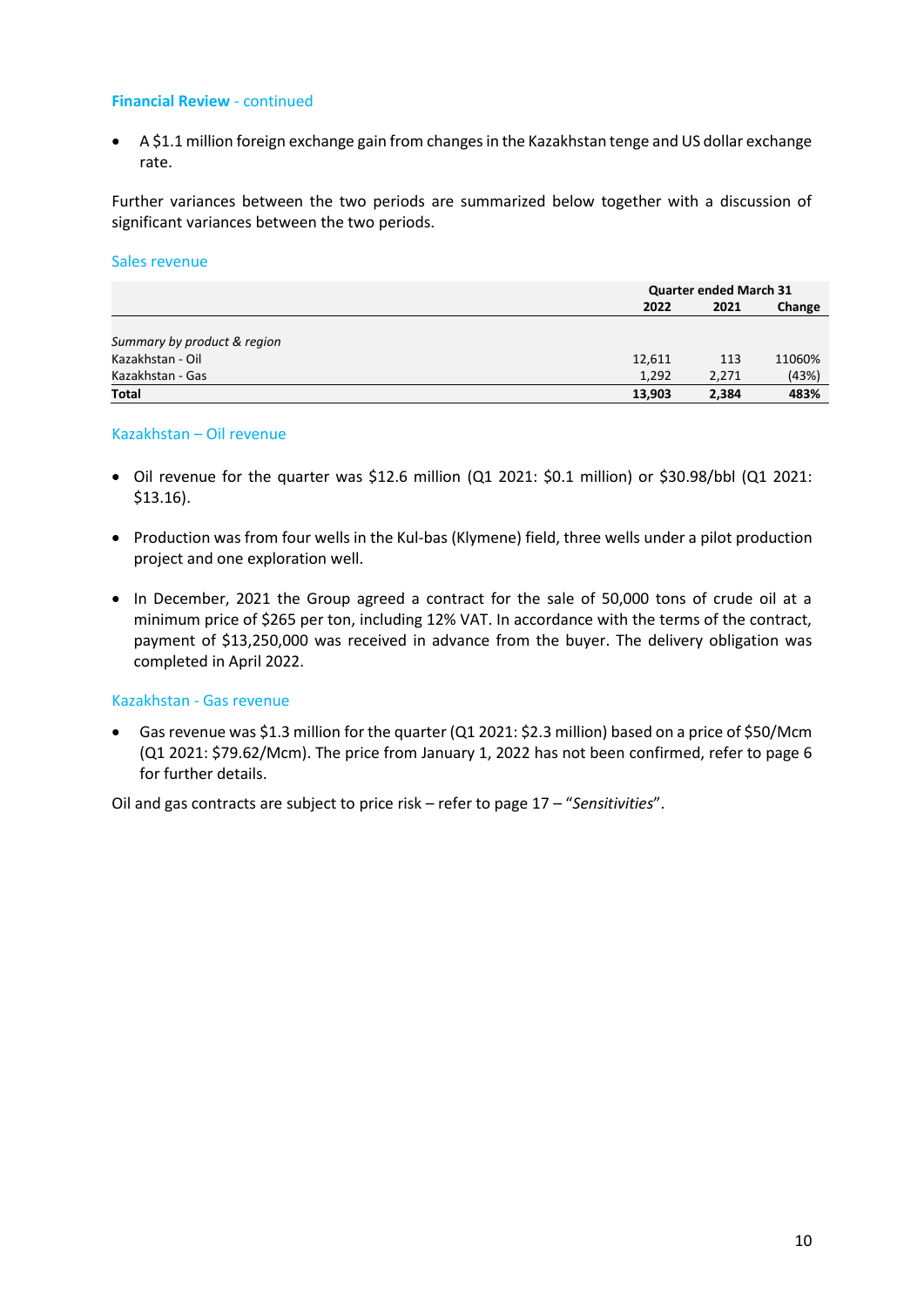# Production expenses

|                                        |              |         | <b>Quarter ended March 31</b> |        |
|----------------------------------------|--------------|---------|-------------------------------|--------|
|                                        | <b>Units</b> | 2022    | 2021                          | Change |
|                                        |              |         |                               |        |
| Kazakhstan direct production expenses  |              |         |                               |        |
| Oil production                         | \$000's      | 1,028   | 209                           | 392%   |
| Gas production                         | \$000's      | 401     | 404                           | (1%)   |
| <b>Total</b>                           | \$000's      | 1,429   | 613                           | 133%   |
| <b>Administrative expenses</b>         |              |         |                               |        |
| Oil production                         | \$000's      | 262     | 229                           | 14%    |
| Gas production                         | \$000's      | 262     | 229                           | 14%    |
| Corporate                              | \$000's      | 364     | 276                           | 88%    |
| <b>Total</b>                           | \$000's      | 888     | 734                           | 21%    |
|                                        |              |         |                               |        |
| Depreciation, depletion & amortisation |              |         |                               |        |
| Oil production                         | \$000's      | 1,507   | 32                            | 4609%  |
| Gas production                         | \$000's      | 495     | 717                           | (31%)  |
| <b>Total</b>                           | \$000's      | 2,002   | 749                           | 167%   |
|                                        |              |         |                               |        |
| Oil                                    |              |         |                               |        |
| Total cost of production<br>Production | \$000's      | 2,797   | 470                           | 495%   |
|                                        | bbls         | 419,205 | 8,227                         | 4995%  |
| Cost per unit of production            | \$/bbl       | 6.67    | 57.13                         | (88%)  |
| Gas                                    |              |         |                               |        |
| Total cost of production               | \$000's      | 1,158   | 1,350                         | (14%)  |
| Production                             | boe          | 155,689 | 179,651                       | (13%)  |
| Cost per unit of production            | $$/$ boe     | 7.44    | 7.51                          | (1%)   |
|                                        |              |         |                               |        |
| Production                             | <b>Mcm</b>   | 26,453  | 30,525                        | (13%)  |
| Cost per unit of production            | \$/Mcm       | 43.78   | 44.23                         | (1%)   |
|                                        |              |         |                               |        |
|                                        |              |         |                               |        |
| Oil and gas weighted average cost      | \$/boe       | 6.88    | 9.69                          | (29%)  |
|                                        |              |         |                               |        |

# Kazakhstan – oil production

Oil production costs comprising direct production costs, administrative expenses and depreciation, depletion and amortisation were \$2.8 million (Q1 2021: \$0.5 million) or \$6.67/bbl (Q1 2021: \$57.13). There was only a small amount of test production in Q1 2021. These costs reflect production from four wells in the quarter compared with a small amount of test production from one well in Q1 2021.

# Kazakhstan – gas production

Gas production costs comprising direct production costs, administrative expenses and depreciation, depletion and amortisation were \$1.2 million (Q1 2021: \$1.4 million) or \$43.78/Mcm (Q1 2021: \$44.23/Mcm).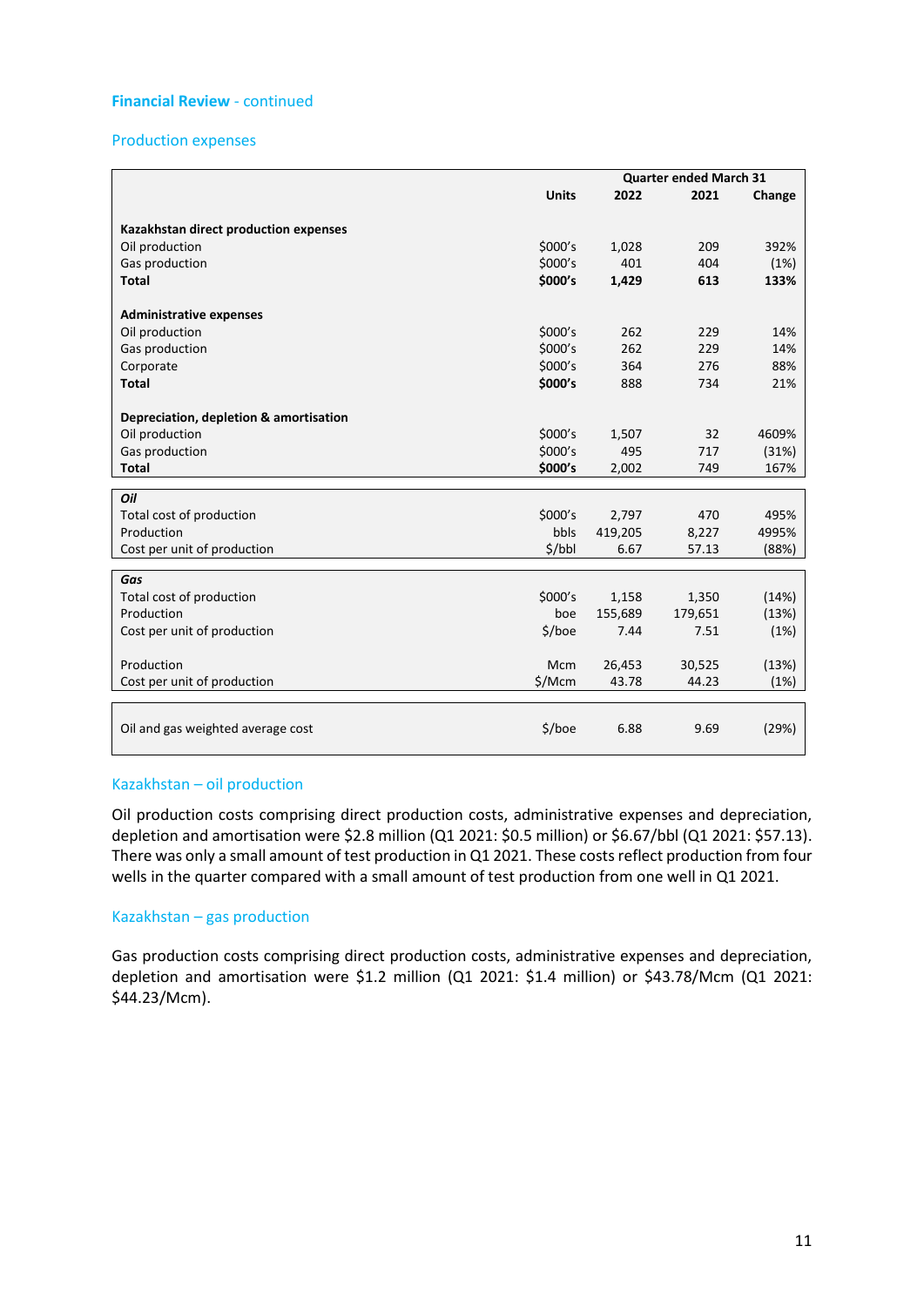# Administrative expenses

|                               |      | <b>Quarter ended March 31</b> |        |  |  |
|-------------------------------|------|-------------------------------|--------|--|--|
|                               | 2022 | 2021                          | Change |  |  |
|                               |      |                               |        |  |  |
| Staff and director costs      | 474  | 434                           | 9%     |  |  |
| Professional fees             | 241  | 130                           | 85%    |  |  |
| Other administrative expenses | 173  | 170                           | 1%     |  |  |
| <b>Total</b>                  | 888  | 734                           | 21%    |  |  |
| G&A expenses per boe (\$)     | 1.54 | 3.91                          | (61%)  |  |  |

Administrative costs higher in the quarter due to a greater use of consultants reflecting the greater demand for specialist input as the Group's production and oil & gas field development increase in scale and complexity.

# Foreign exchange gain

Foreign exchange gains and losses arise from the revaluation of monetary assets and liabilities denominated in currencies other than the reporting currency and the receipt or settlement of foreign currency denominated amounts at a different amount than the originally recorded transaction amount. These arise mainly in Kazakhstan from variations in the KZT:S exchange rate which started the quarter at 432 before rising as high as 512 in March and ending the quarter at 458.

# Finance costs - net

Finance costs comprise interest expense on borrowings net of interest income on cash balances.

# **Taxation**

The tax charge for the quarter was \$1.9 million (Q1 2021: \$0.2 million) reflecting the expected full year effective tax rate adjusted for on-off items which were recognised in full during the quarter.

# **Liquidity and Capital Resources**

The Group reported a profit before tax of \$9.2 million (2021 full year: \$3.8 million) and a profit after tax of \$7.4 million (2021 full year: \$4.0 million loss) while Adjusted EBITDA, a non-GAAP measure, was \$11.5 million (2021 full year: \$9.6 million). Cash flow from operating activities was \$15.2 million (2021 full year: \$14.9 million).

The Group's accumulated deficit at March 31, 2022 was \$399.2 million (December 31, 2021: \$406.6 million) and working capital (current assets minus current liabilities) was negative \$15.6 million (December 31, 2021: negative \$21.5 million).

The Group's processes for managing liquidity risk includes preparing and monitoring capital and operating budgets, co-ordinating and authorising project expenditures and ensuring appropriate authorisation of contractual agreements. The budget and expenditure levels are reviewed on a regular basis and updated when circumstances indicate change is appropriate. The Group seeks additional financing based on the results of these processes.

The Group's capital structure is comprised of shareholders' equity and borrowings, net of cash and cash equivalents.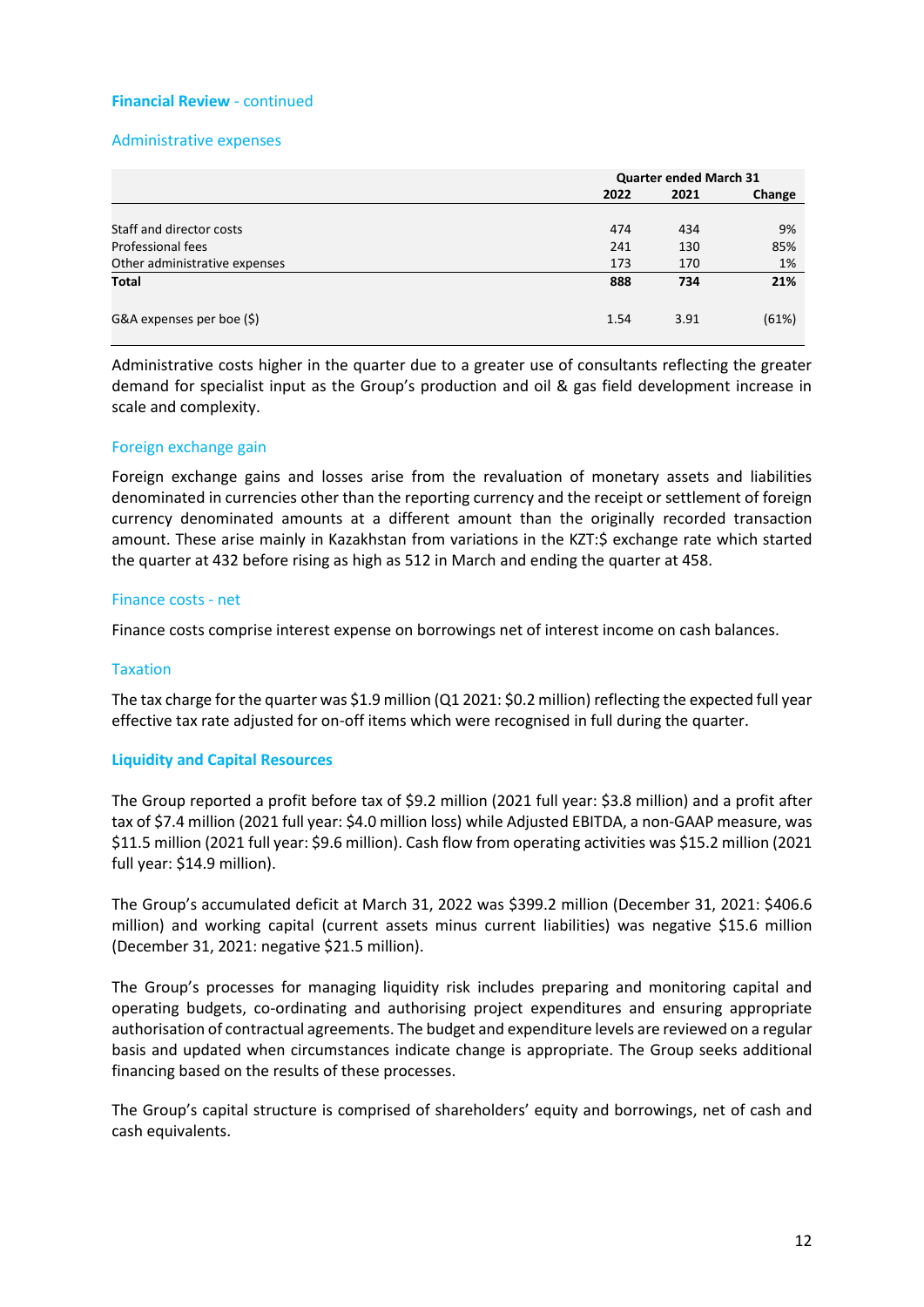The Group's objectives when managing capital is to maintain adequate financial flexibility to preserve its ability to meet financial obligations, both current and long term. The capital structure of the Group is managed and adjusted to reflect changes in economic conditions.

The Group has funded its expenditures on commitments from existing cash and cash equivalent balances, primarily received from issuances of shareholders' equity and debt financing. None of the outstanding debt is subject to externally imposed capital requirements.

Financing decisions are made by management and the Board of Directors based on forecasts of the expected timing and level of capital and operating expenditure required to meet the Group's commitments and development plans. Factors considered when determining whether to issue new debt or to seek equity financing include the amount of financing required, the availability of financial resources, the terms on which financing is available and consideration of the balance between shareholder value creation and prudent financial risk management.

# Going Concern

In assessing its going concern status, the Group has taken account of its principal risks and uncertainties, financial position, sources of cash generation, anticipated future trading performance, its borrowings, and its capital expenditure commitments and plans.

To assess the resilience of the Group's going concern assessment in light of the sanctions imposed on certain Russian institutions and individuals by the global community in February 2022 and subsequently, that could impact the oil price received by the Group, management performed the following downside scenario that is considered reasonably possible over the next 12 months from the date of approval of the consolidated financial statements. As such, this does not represent the Group's 'best estimate' forecast, but was considered in the Group's assessment of going concern, reflecting the current evolving circumstances and the most significant and reasonably possible risk identified at the date of approving the condensed consolidated interim financial statements.

Scenario: The Group's income and profits are materially reduced due to oil prices received during the forecast period being 25% lower than the current contractual price.

The Group would seek to mitigate this by reducing discretionary capital expenditure, including one or more of the three Kul-bas exploration wells and the eight shallow gas wells the Group is planning to drill in 2022.

The Group's forecast net cashflows under the downside scenario above is considered to be adequate to meet the Group's financial obligations as they fall due over the next 12 months. This includes \$2.8 million due for repayment of the Gemini loan in October 2022 and \$6.3 million due for repayment of the convertible debenture in April 2023, although it is currently anticipated that the debenture will be converted into shares with no impact on the Group's cash flows. After these loans have been repaid the Group will have no borrowings.

The Board of Directors is therefore satisfied that the Group's forecasts and projections, including the downside scenario above, show that the Group has adequate resources to continue in operational existence for at least the next 12 months from the date of this report and that it is appropriate to adopt the going concern basis in preparing the condensed consolidated interim financial statements for the period ended March 31, 2022.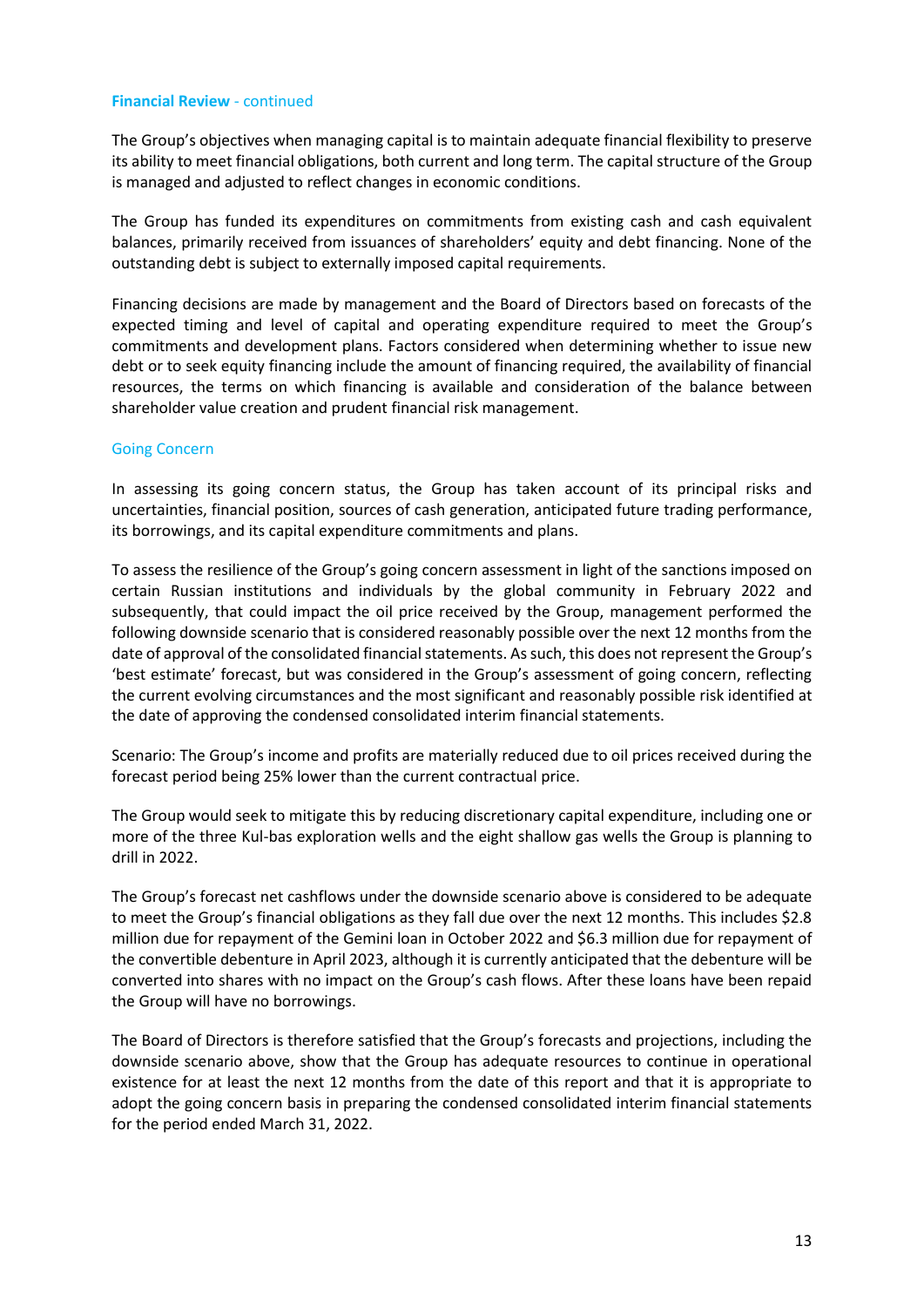#### Cash Flow

|                                                | <b>Quarter ended March 31</b> |          |         |  |
|------------------------------------------------|-------------------------------|----------|---------|--|
|                                                | 2022                          | 2021     | Change  |  |
|                                                |                               |          |         |  |
| Net cash from/(used in) operating activities   | 15,180                        | (680)    | (2332%) |  |
| Capital expenditure                            | (3,301)                       | (836)    | 295%    |  |
| Net changes in working capital                 | (8,892)                       | 231      | (3949%) |  |
| Other investing cash flows                     | 86                            | 14       | 514%    |  |
| Net cash used in investing activities          | (12, 107)                     | (591)    | 1952%   |  |
| Share repurchases                              | (161)                         |          |         |  |
| Net cash used in financing activities          | (161)                         | -        |         |  |
| Effect of exchange rates                       | (538)                         | (43)     | (1151%) |  |
| Net increase/(decrease) in cash                | 2,374                         | (1, 314) | (281%)  |  |
| Cash & cash equivalents at beginning of period | 9,277                         | 1,747    | 431%    |  |
| Cash & cash equivalents at end of period       | 11,651                        | 433      | 2591%   |  |

#### Operating activities

Net cash from operating activities for the quarter was significantly higher than in Q1 2021 due to the receipt during the quarter of a \$19.3 million prepayment received from the Group's oil customer. This was partly utilized to meet supplier obligations including the drilling contractor.

#### Investing activities

Capital expenditure payments made during the quarter were mainly to the Group's drilling contractor.

#### Financing activities

In accordance with the previously announced share re-purchase program described on page 5 the Company purchased 208,300 of its shares during the quarter for cancellation.

#### **Accounting policies, changes to accounting standards and critical estimates**

The Group's significant accounting policies and discussion of changes to accounting standards are disclosed in note 2 of the March 31, 2022 condensed consolidated interim financial statements. Refer to note 4 of the 2021 audited consolidated financial statements for information on the Group's significant judgments and assumptions and critical estimates.

#### **Off-Balance Sheet Arrangements**

The Group has no off-balance sheet arrangements.

#### **Non-GAAP Measures**

#### *Adjusted EBITDA*

Adjusted EBITDA is defined as "Profit or loss before Interest, Tax, Depreciation, Amortization, Impairment, Fair value gains or losses and Share Based Payments" and is calculated on the results of continuing operations. It provides an indication of the results generated by the Group's principal business activities prior to how these activities are financed, assets are depreciated and amortized, or how results are taxed in various jurisdictions.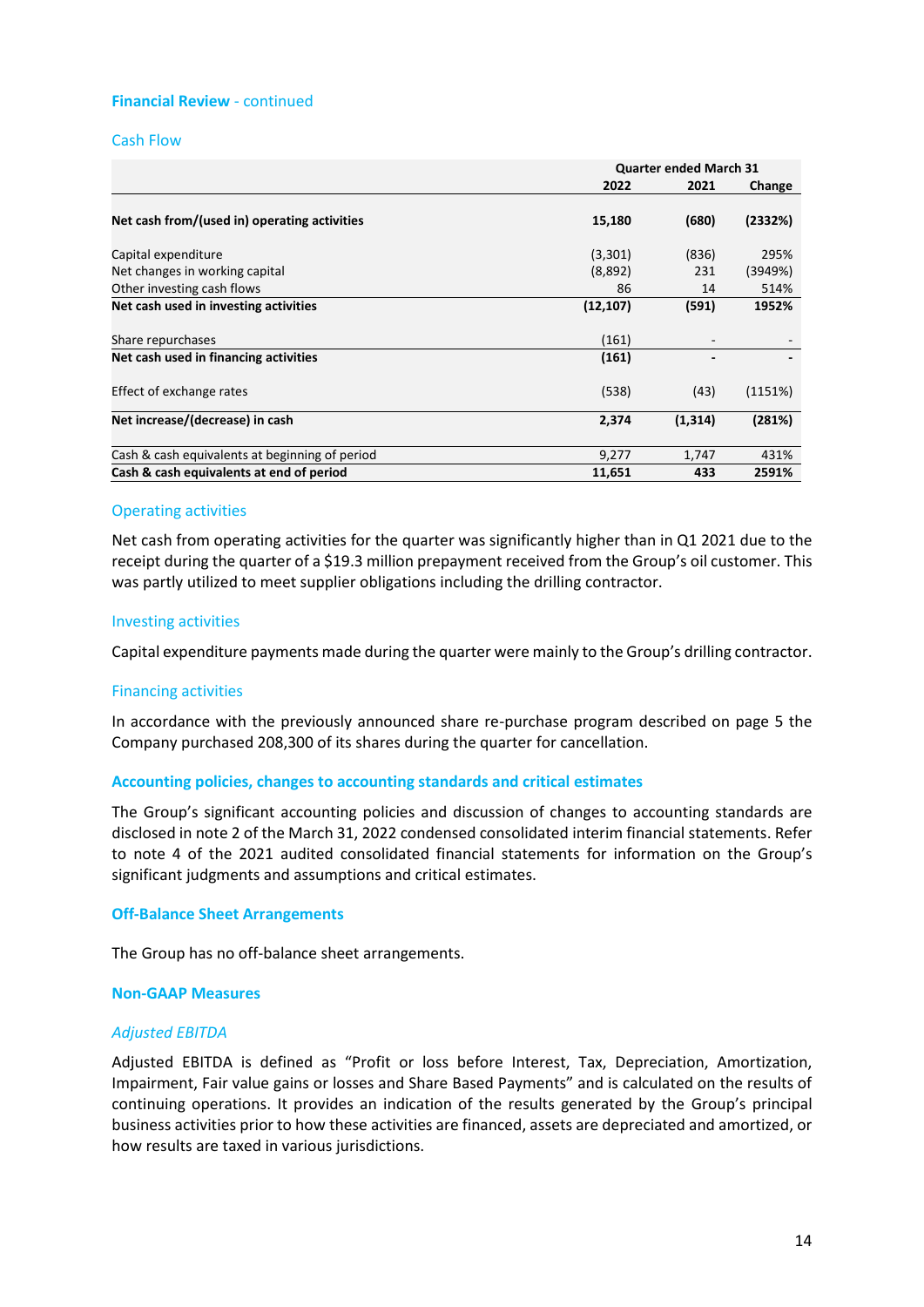The reconciliation of Adjusted EBITDA to profit/(loss) for the period is as follows:

|                                          | <b>Quarter ended March 31</b> |                          |        |
|------------------------------------------|-------------------------------|--------------------------|--------|
|                                          | 2022                          | 2021                     | Change |
|                                          |                               |                          |        |
| Profit/(loss) before taxation            | 9,247                         | 113                      | 8083%  |
| Depreciation, depletion and amortization | 2,002                         | 749                      | 167%   |
| Other gains and losses                   | (11)                          | $\overline{\phantom{a}}$ |        |
| Finance costs - net                      | 287                           | 265                      | 8%     |
| <b>Adjusted EBITDA</b>                   | 11.525                        | 1.127                    | 923%   |

#### *Net debt*

Net debt is calculated as total borrowings (which includes current and non-current borrowings) less cash and cash equivalents. Total capital is calculated as equity plus net debt. All figures are as stated in the statements of financial position for the respective reporting periods.

|                                          | As at March 31 |        |        |
|------------------------------------------|----------------|--------|--------|
|                                          | 2022           | 2021   | Change |
|                                          |                |        |        |
| Total financial liabilities - borrowings | 6,872          | 5,785  | 19%    |
| Less: cash and cash equivalents          | (11,651)       | (433)  | 2591%  |
| Net debt                                 | (4,779)        | 5,352  | (189%) |
| Total equity                             | 29,625         | 24,827 | 19%    |
| <b>Total capital</b>                     | 24,846         | 30,179 | (18%)  |

Refer to the section above *"Liquidity and capital resources"* for a description of the Group's plans to reduce net debt.

Adjusted EBITDA and Net debt shown in this MD&A do not have any standardised meaning as prescribed under IFRS and, therefore, are considered non-GAAP measures. These measures have been described and presented to provide shareholders and potential investors with additional information regarding the Group's financial results. These measures may not be comparable to similar measures presented by other entities.

# **Stockholder Equity**

As at March 31, 2022 the Company had authorised share capital of 145,000,000 (2020: 145,000,000) ordinary shares of which 107,339,814 (March 31, 2021: 104,955,999) had been issued and 50,000,000 (March 31, 2021: 50,000,000) preference shares of which none had yet been issued. The preference shares have the rights as set out in the Memorandum and Articles of Association of the Company.

The number of options issued under the Company's Long Term Stock Incentive Plan and outstanding as at March 31, 2021 was 1,877,188 (March 31, 2020: 1,277,188). Loan facilities are in place which are convertible into a total of up to 17,437,354 (March 31, 2021: 17,437,354) ordinary shares.

# **Dividends**

There were no dividends paid or declared in the period.

# **Transactions with Related Parties**

There were no transactions with related parties requiring disclosure.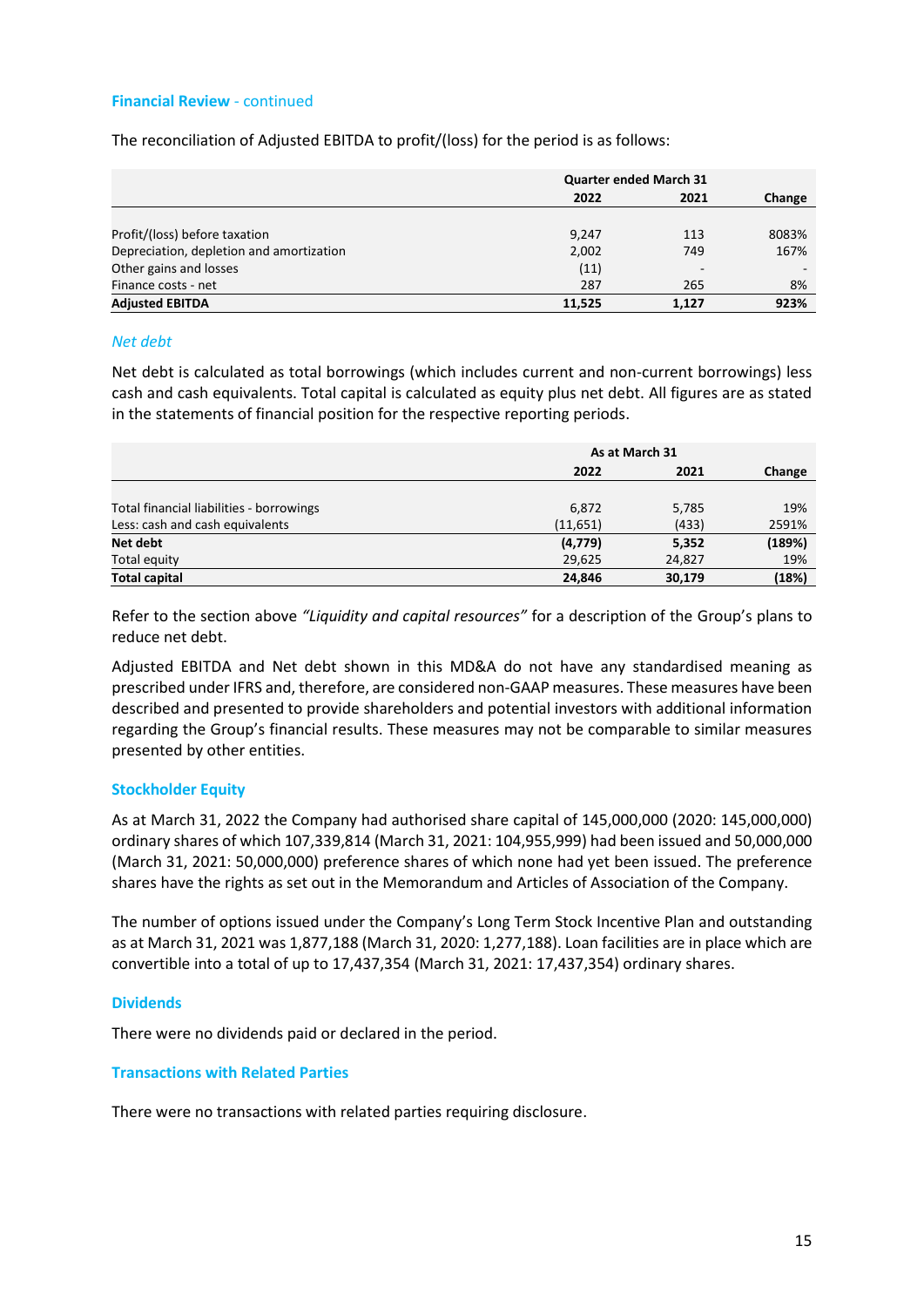# **Commitments and contingencies**

Details of the Group's commitments and contingencies including litigation, claims and assessments, work programme commitments and operating leases are provided in note 21 of the 2021 consolidated financial statements.

A summary of the Group's contractual obligations for each of the next five years and thereafter is shown in the table below:

|                                       | <b>Total</b> | Payments due by period |                          |                          |         |
|---------------------------------------|--------------|------------------------|--------------------------|--------------------------|---------|
|                                       |              | Less than              | $1 - 3$                  | $4 - 5$                  | After 5 |
| <b>Contractual obligations</b>        |              | 1 year                 | vears                    | vears                    | years   |
|                                       |              |                        |                          |                          |         |
| <b>Borrowings</b>                     | 8,223        | 2.818                  | 5,405                    | -                        |         |
| Kazakhstan work programme commitments | 40,312       | 12,261                 | 11,585                   | 8.296                    | 8,170   |
| Trade and other payables              | 6,792        | 6,792                  | $\overline{\phantom{a}}$ | $\overline{\phantom{a}}$ |         |
| Provisions                            | 2,984        | 557                    | 331                      | 1.204                    | 892     |
| <b>Total contractual obligations</b>  | 58.311       | 22.428                 | 17.321                   | 9,500                    | 9,062   |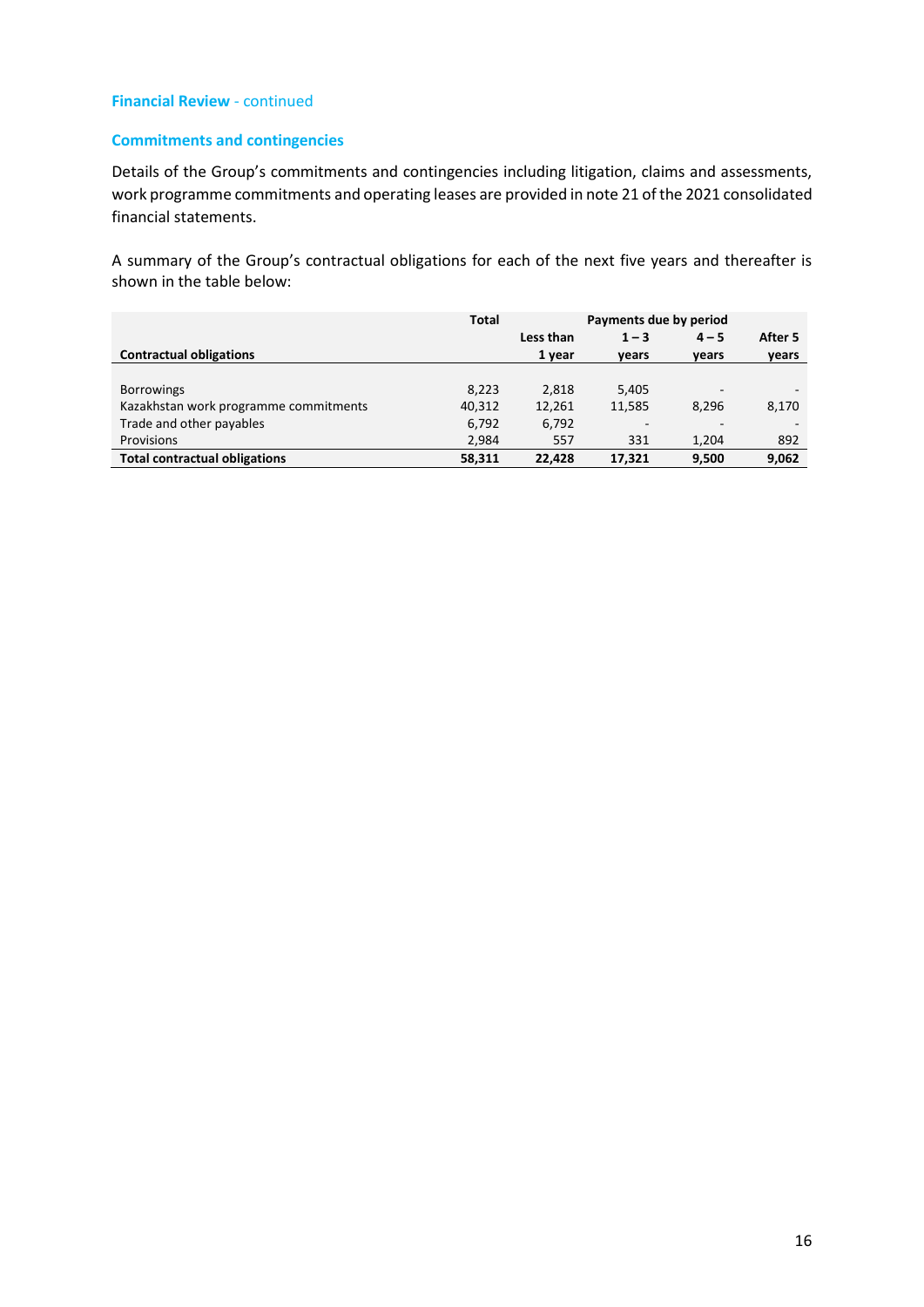#### **Risks, uncertainties and other information**

Risk management is carried out by senior management as well as the Board of Directors. The Group has identified its principal risks for 2021 to include:

- (1) Liquidity and going concern;
- (2) Retention and extension of existing licences;
- (3) Production volumes and pricing both oil and gas; and
- (4) Political, fiscal, litigation and related risks.

#### **Financial Risk Management**

The Group's activities expose it to a variety of financial risks including: market risk, credit risk, liquidity risk, interest rate, commodity price and foreign exchange risk. Details of the Group's exposure to these risks and how this is managed is given in note 3 to the consolidated financial statements for the year ended December 31, 2021. The Group's overall risk management program focuses on the unpredictability of financial markets and seeks to minimise potential adverse effects on the Group's financial performance.

The Board of Directors has overall responsibility for the Group's management of risk, including the identification and analysis of risks faced by the Group and the consideration of controls that monitor changes in risk and minimise risk wherever possible.

#### **Sensitivities**

The price of gas sales from gas produced from both the Kyzyloi and Akkulka gas fields under gas sales contracts denominated in tenge and is sensitive to a fluctuation in exchange rates. A 20% net price reduction from the 2021 average sales price, would result in a reduction of \$1.9 million in gas revenues based on the 2021 gas sales volume of 115,647 Mcm.

Any material decline in oil prices could result in a reduction of the Group's oil revenues in Kazakhstan. For example, a 20% net price reduction from the 2021 average sales price, would result in a reduction of \$1.2 million in oil revenues based on the 2021 oil sales volume of 314,143 bbls.

# **Critical Accounting Policies and Estimates**

The annual and condensed consolidated interim financial statements of the Group are prepared in accordance with IFRS and IFRIC Interpretations issued by the IFRS Interpretations Committee, refer to 2020 audited consolidated financial statements - note 2 *Summary of Significant Accounting Policies* and Note 4 – *Critical Judgements and Accounting Estimates* – for further details.

#### **Derivative Financial Instruments**

The Group does not have any derivative financial instruments.

# **Significant equity investees**

The Group does not have any significant equity investees.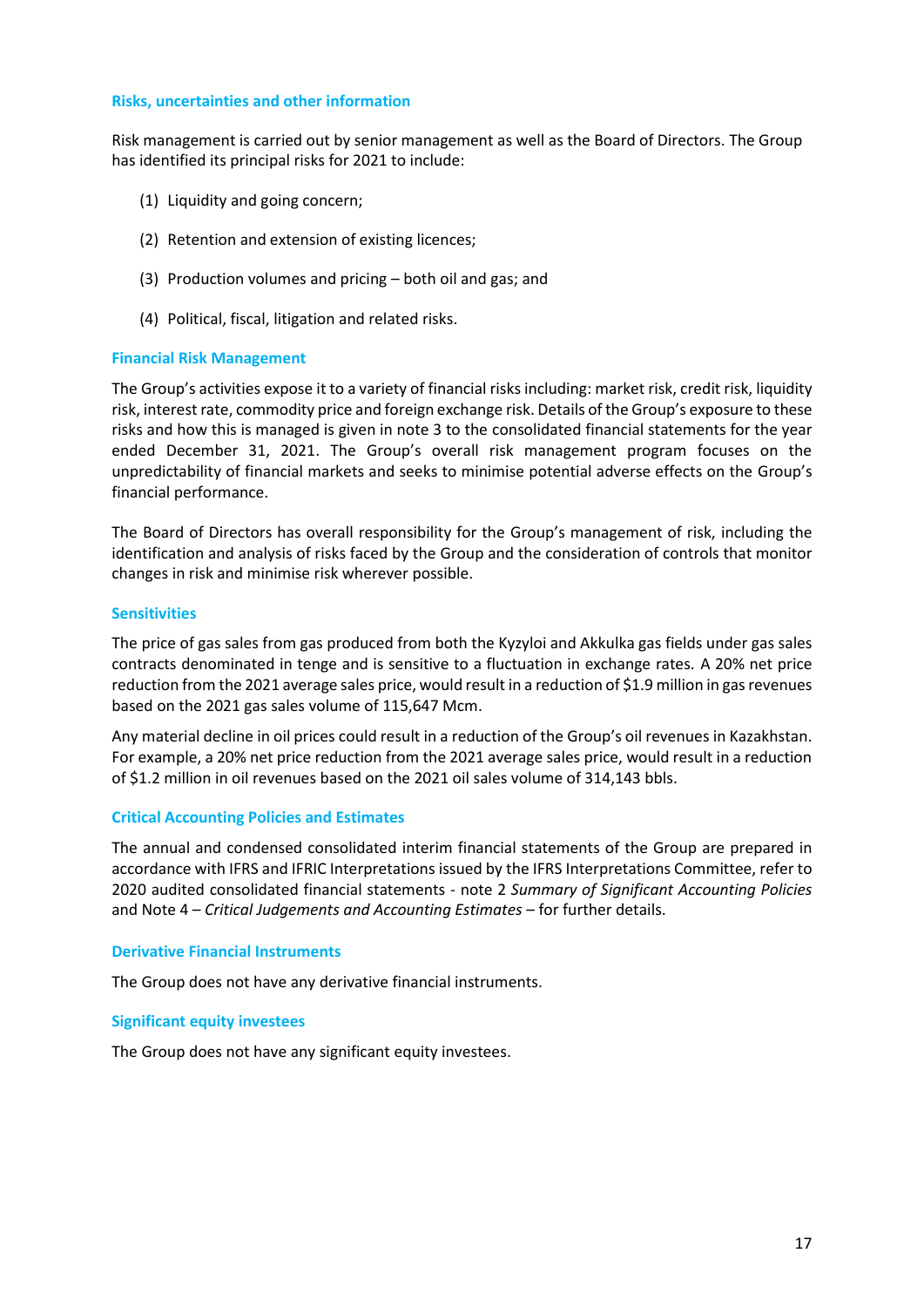#### **Forward-looking statements**

In the interest of providing Tethys' shareholders and potential investors with information regarding the Group, including management's assessment of the Group's future plans and operations, certain statements contained in this MD&A constitute forward-looking statements or information (collectively referred to herein as "forward-looking statements") within the meaning of the "safe harbour" provisions of applicable securities legislation. Forward-looking statements are typically identified by words such as "anticipate", "believe", "expect", "plan", "intend", "forecast", "target", "project" or similar words suggesting future outcomes or statements regarding an outlook.

Readers are cautioned not to place undue reliance on forward-looking statements, as there can be no assurance that the plans, intentions or expectations upon which they are based will occur.

By their nature, forward-looking statements involve numerous assumptions, known and unknown risks and uncertainties, both general and specific, that contribute to the possibility that the predictions, forecasts, projections and other forward-looking statements will not occur, which may cause the Group's actual performance and financial results in future periods to differ materially from any estimates or projections of future performance or results expressed or implied by such forwardlooking statements.

These risks, uncertainties and assumptions include, among other things: the significant uncertainty over the Group's ability to generate sufficient cash flow from operations to meet its current and future obligations and continue as a going concern; risks of exploration and production licenses, contracts and permits being cancelled due to non-fulfilment of contractual commitments or not being renewed when they expire; the Group will not be successful obtaining governmental approvals for the export of oil at prices significantly higher than price currently realised; volatility of and assumptions regarding oil and gas prices; fluctuations in currency and interest rates; product supply and demand; market competition; ability to realise current market oil and gas prices; risks inherent in the Group's marketing operations, including credit risks; imprecision of reserve estimates and estimates of recoverable quantities of oil and natural gas and other sources not currently classified as proved; the Group's ability to replace and expand oil and gas reserves; unexpected cost increases or technical difficulties in constructing pipeline or other facilities; unexpected delays in its drilling operations; unexpected difficulties in transporting oil or natural gas; risks associated with technology; the timing and the costs of well and pipeline construction; the Group's ability to secure adequate product transportation; changes in royalty, tax, environmental and other laws or regulations or the interpretations of such laws or regulations; political and economic conditions in the countries in which the Group operates; the risk associated with the uncertainties, inconsistencies and contradictions in local laws and their interpretation and application in local jurisdictions in which the Group operates; the risk of international war, hostilities and terrorist threats, civil insurrection and instability affecting countries in which the Group operates; risks associated with existing and potential future lawsuits and regulatory actions made against the Group; and other risks and uncertainties described from time to time in the reports and filings made with securities regulatory authorities by Tethys.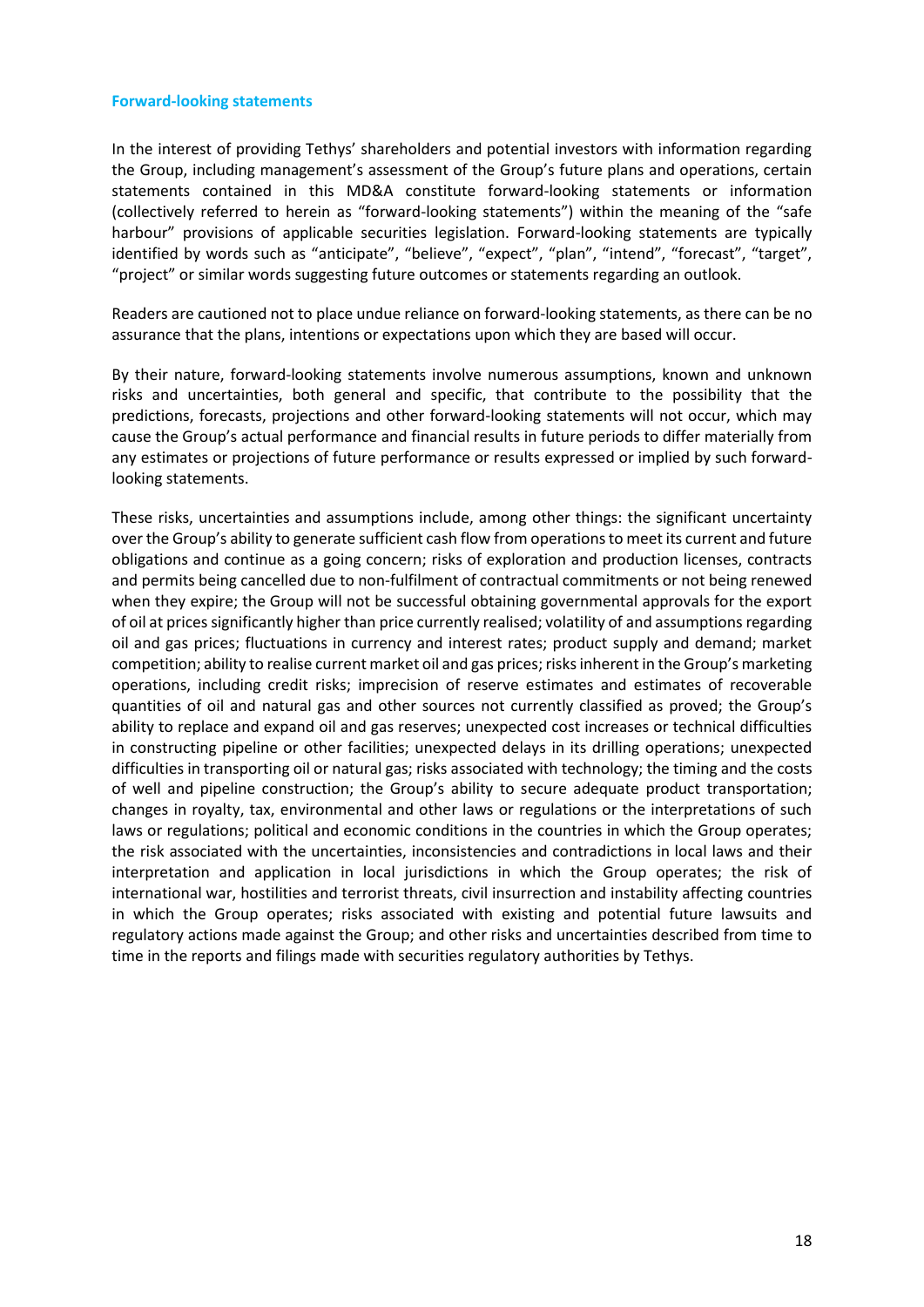#### **Forward-looking statements** - continued

With regard to forward looking information contained in this MD&A, the Company has made assumptions regarding, amongst other things, the continued existence and operation of existing pipelines; future prices for oil and natural gas; future currency and exchange rates; the Company's ability to generate sufficient cash flow from operations and access to capital markets to meet its future obligations and ability to continue as a going concern; the regulatory framework representing mineral extraction taxes, royalties, taxes and environmental matters in the countries in which the Company conducts its business, gas production levels; and the Company's ability to obtain qualified staff and equipment in a timely and cost effective manner to meet the Company's demands. Statements relating to "reserves" or "resources" or "resource potential" are deemed to be forward-looking statements, as they involve the implied assessment, based on certain estimates and assumptions that the resources and reserves described exist in the quantities predicted or estimated, and can be profitably produced in the future. Although Tethys believes that the expectations represented by such forward-looking statements are reasonable, there can be no assurance that such expectations will prove to be correct. Readers are cautioned that the foregoing list of important factors is not exhaustive. Furthermore, the forward-looking statements contained in this MD&A are made as of the date of this MD&A and, except as required by law, Tethys does not undertake any obligation to update publicly or to revise any of the included forward looking statements, whether as a result of new information, future events or otherwise. The forward-looking statements contained in this MD&A are expressly qualified by this cautionary statement.